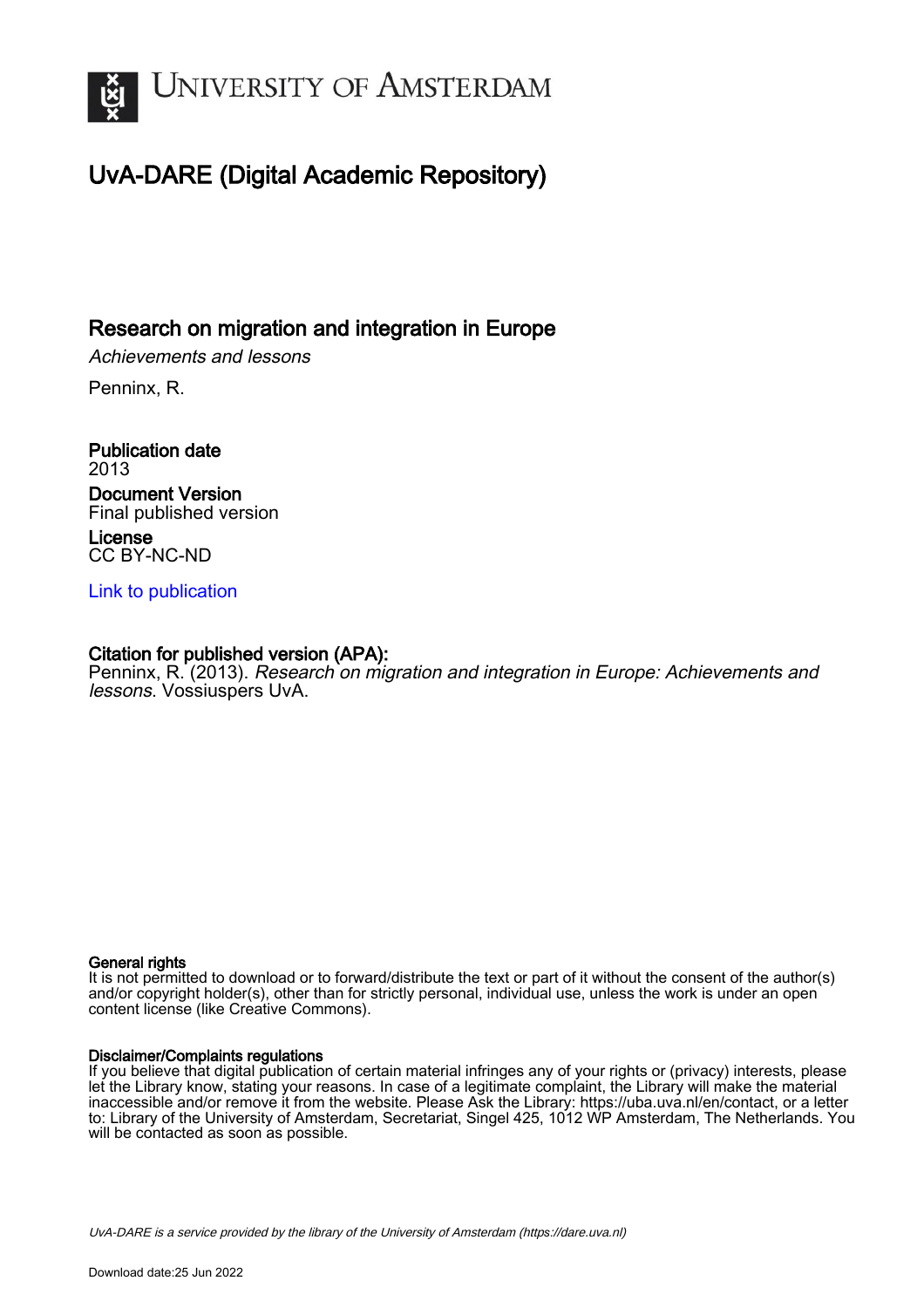Research on Migration and Integration in Europe *— Achievements*

# *and Lessons*

**Rinus Penninx**

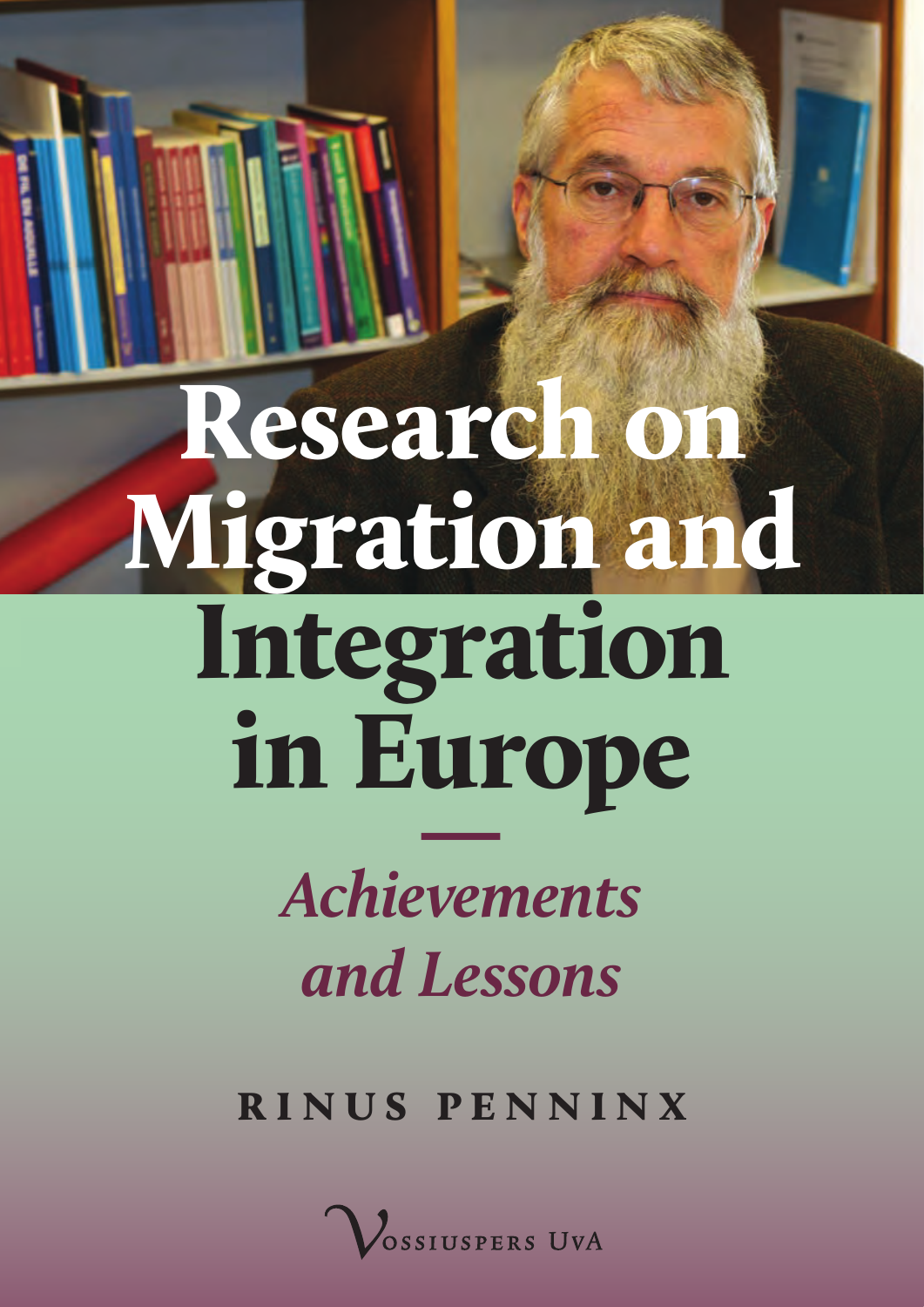## Research on Migration and Integration in Europe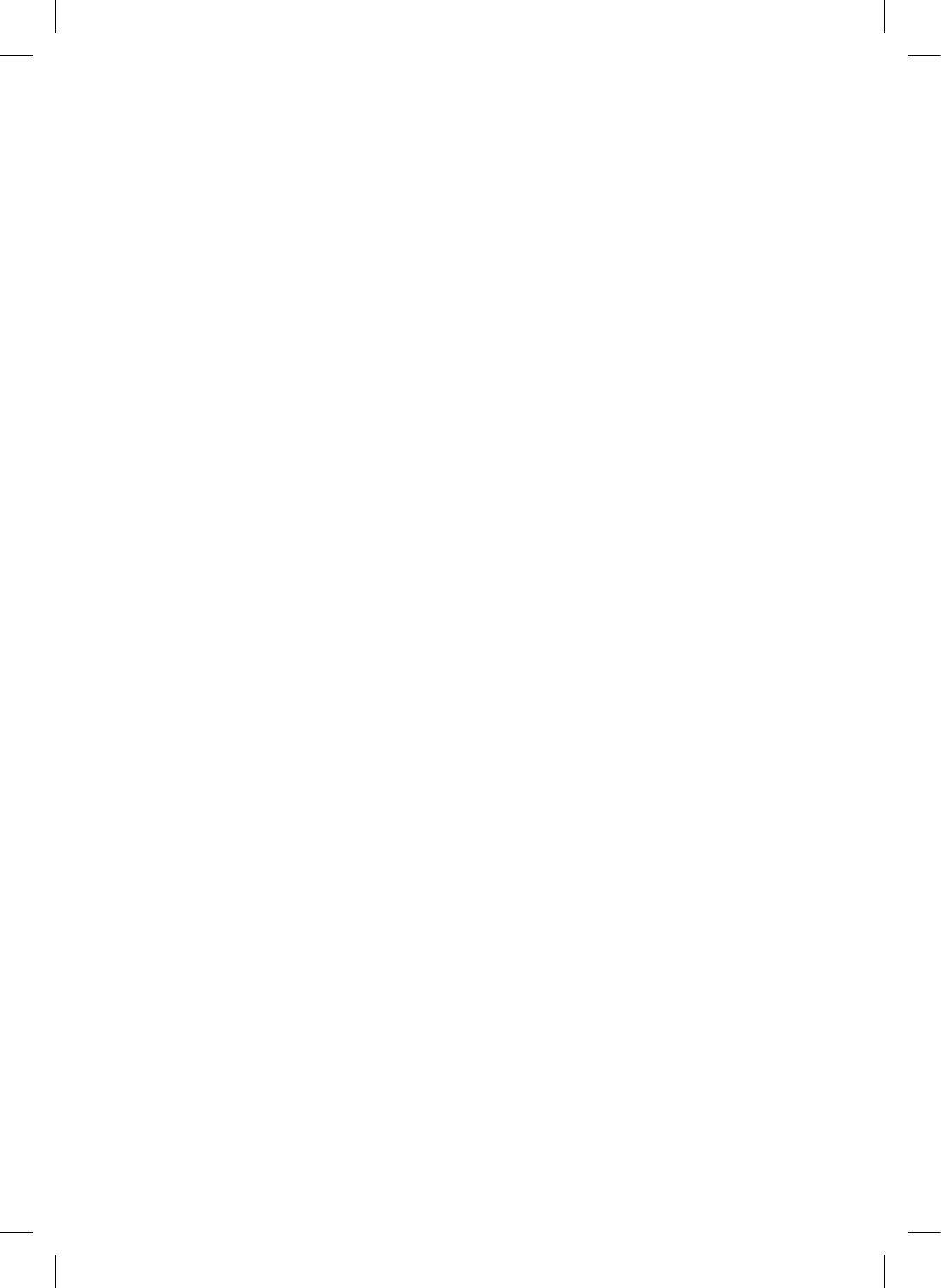## Research on Migration and Integration in Europe

Achievements and Lessons

Valedictory lecture

on the occasion of his retirement from the University of Amsterdam held in the Aula of the University of Amsterdam Wednesday, 29 August 2012 at 18.00 hours

by

prof. Rinus Penninx

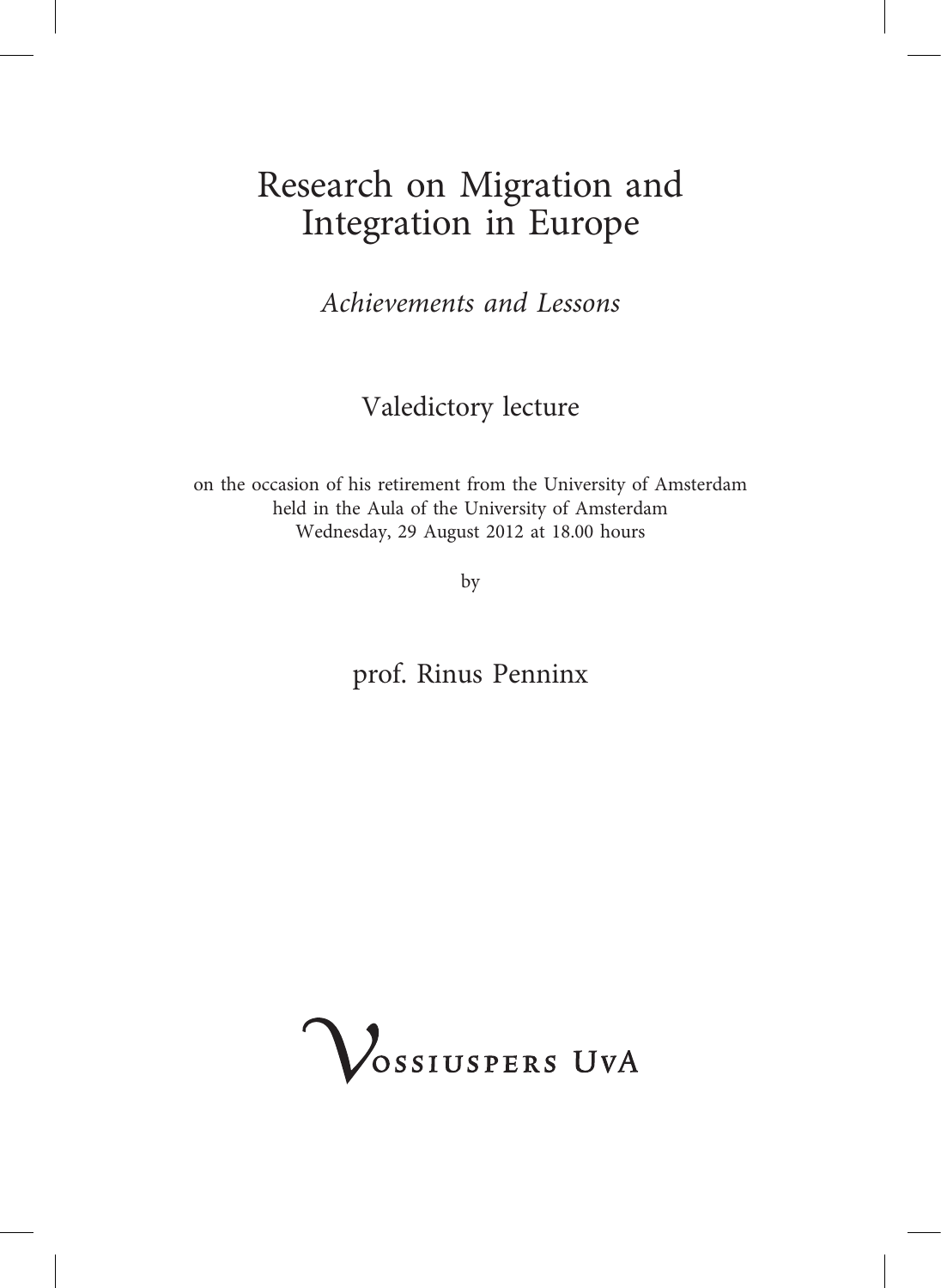This book is available in open access through <www.aup.nl/open-access/repository>

Cover design: Maedium, Utrecht Layout: JAPES, Amsterdam

ISBN 978 90 5629 726 8 e-ISBN 978 90 4851 898 2 (pdf) e-ISBN 978 90 4851 899 9 (ePub) NUR 741 / 763



c Rinus Penninx / Vossiuspers UvA. Amsterdam 2013

Some rights reserved. Without limiting the rights under copyright reserved above, any part of this book may be reproduced, stored in or introduced into a retrieval system, or transmitted, in any form or by any means (electronic, mechanical, photocopying, recording or otherwise).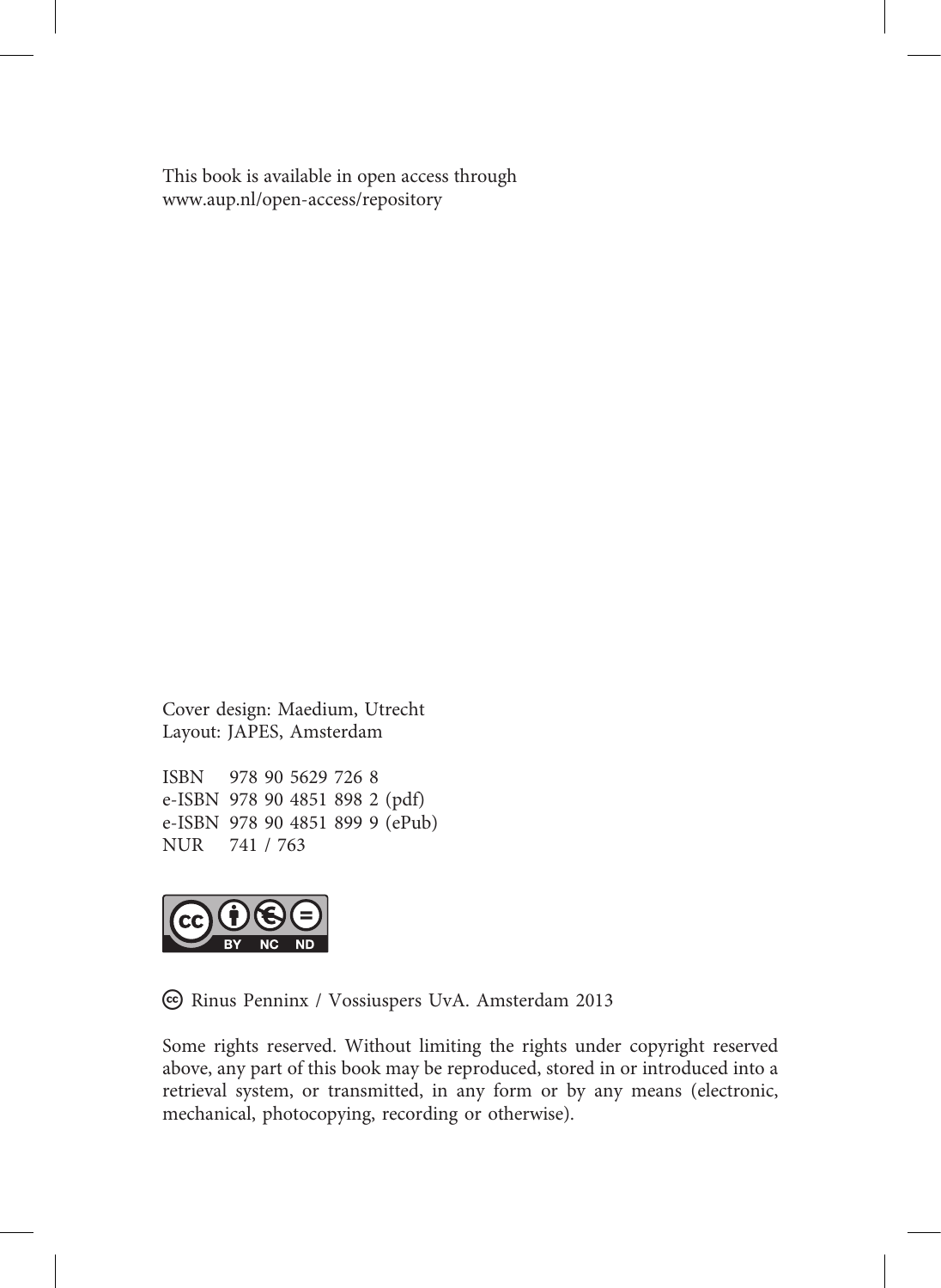#### Ladies and gentlemen,

At the beginning of this lecture, I owe you an explanation for the somewhat unusual form of this meeting.

Many of you who are used to Dutch university folklore will have expected a valedictory lecture of a professor who has reached retirement age (65 in the Netherlands) and is given the opportunity – surrounded by his colleagues in their university gowns – to look back at and evaluate his work during his years at the university.

This meeting does not meet these usual requirements in several respects. Firstly, I have not yet reached the formal retirement age, although I am now just four months removed from the 65-year milestone. Secondly, I formally retired from this university in September last year; or shall I say in awkward but nicely ambiguous English, 'I have been officially retired since then'. Thirdly, as some of you may have learnt in the meantime, I did not retire from a number of activities that I personally find important and interesting. I have continued to work with a number of PhD students and some master's students at this university. But it has been primarily work for the IMISCOE Research Network – this unique collaboration of some 30 research institutes from all over Europe<sup>1</sup> – that I have done since my official retirement more intensively than ever, and I intend to continue this in the near future.

This last point is the reason why I decided to give this valedictory lecture at the end of the 9th Annual IMISCOE Conference, which took place over the last two days here in Amsterdam. Having this European IMISCOE audience here in Amsterdam dictated the language that I should use today (English instead of Dutch). It also determined the focus of my lecture: 'What have we achieved in the field of research on migration and integration in Europe, and what not?' And, 'What lessons could we possibly draw from such an evaluation?'

Finally, planning the lecture at the end of the Conference, at an unusually late academic hour, meant that some of the ceremonial aspects like the cortège of colleagues in university gowns would not be available. I believe, however, that the credibility of what I am going to say will not and should not be determined by ceremonial aspects like wearing a university gown.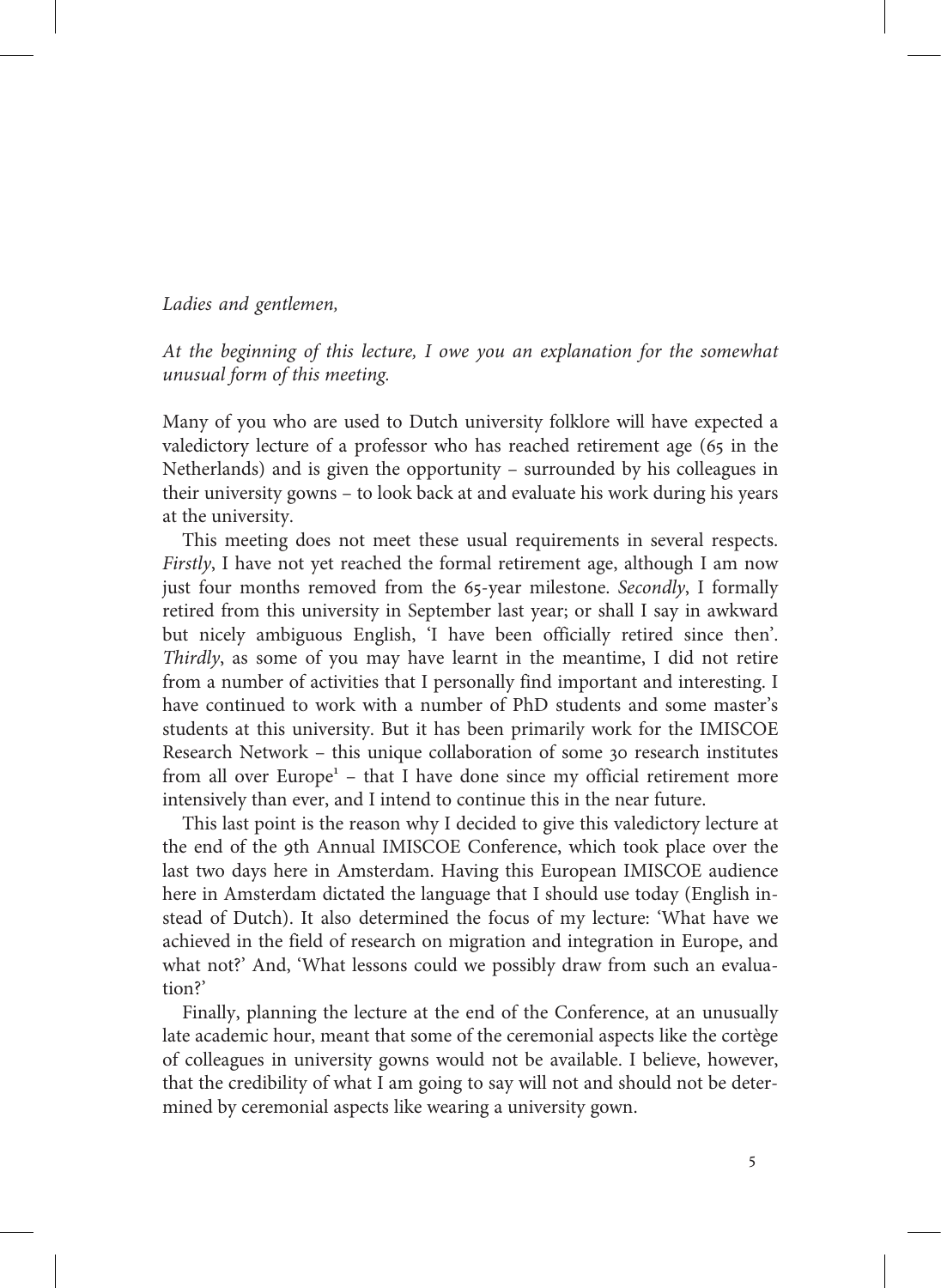## A bird's eye view of my engagement with migration and integration (1970-2012)

I have been involved in research and in policymaking in the field of migration and integration for more than 40 years. I started doing research on the social and economic consequences of emigration in the early 1970s in Tunisia<sup>2</sup> and later in Turkey.<sup>3</sup> Essentially, this was early research on migration and development,<sup>4</sup> a topic that has recently become popular again. In that period, I learned basically to look at what was then called 'guest worker migration' from the perspective of the migrants themselves, their families and their place of origin.

In the late  $1970s$  – back in the Netherlands – I changed perspective and started to look at how Dutch society, and particularly its institutions, perceived and treated post-war newcomers in the Netherlands. Some of these newcomers were from the former Dutch colonies in the East (repatriates from the East Indies and Moluccan soldiers of the former Dutch colonial army) and the West (Suriname and the Dutch Antilles). Some were Cold War refugees, and some were the supposedly temporary 'guest workers'. The crucial question I asked myself was would the position of these newcomers in Dutch society develop towards integration, and would these groups become an accepted part of Dutch society. Or would they, or some of these groups, become in the sociological sense minority groups, whose social position would remain at the bottom of Dutch society and who would be regarded persistently as ethnically and culturally different by the mainstream?<sup>5</sup> Would their settlement process be one of minority formation as had happened in the past for Dutch travellers and gypsies (woonwagenbewoners and zigeuners)? Or would they become an accepted part of Dutch society, as had happened to most of the earlier immigrant groups that had settled in the Netherlands in the past centuries?

The report that I wrote in 1978 for the Scientific Council for Government Policy<sup>7</sup> on such key questions and on policies related to immigrants in Dutch society triggered explicit integration policies under the name 'Ethnic Minorities Policies in the Netherlands' from the early 1980s on.<sup>8</sup> But it also changed my personal position: suddenly, I was working at the ministry responsible for developing and coordinating ethnic minorities policies.<sup>9</sup> For ten years I was immersed in the preparation and making of policies, in monitoring policies, and in commissioning and funding the research that was deemed important for policy development.

In the land of the blind, the one-eyed man is king. That was certainly the situation at the beginning of those ten years at the ministry. But as the new policies unfolded in the 1980s, the number of governmental agencies involved grew as well, as did their budgets. In other words, the number of kings in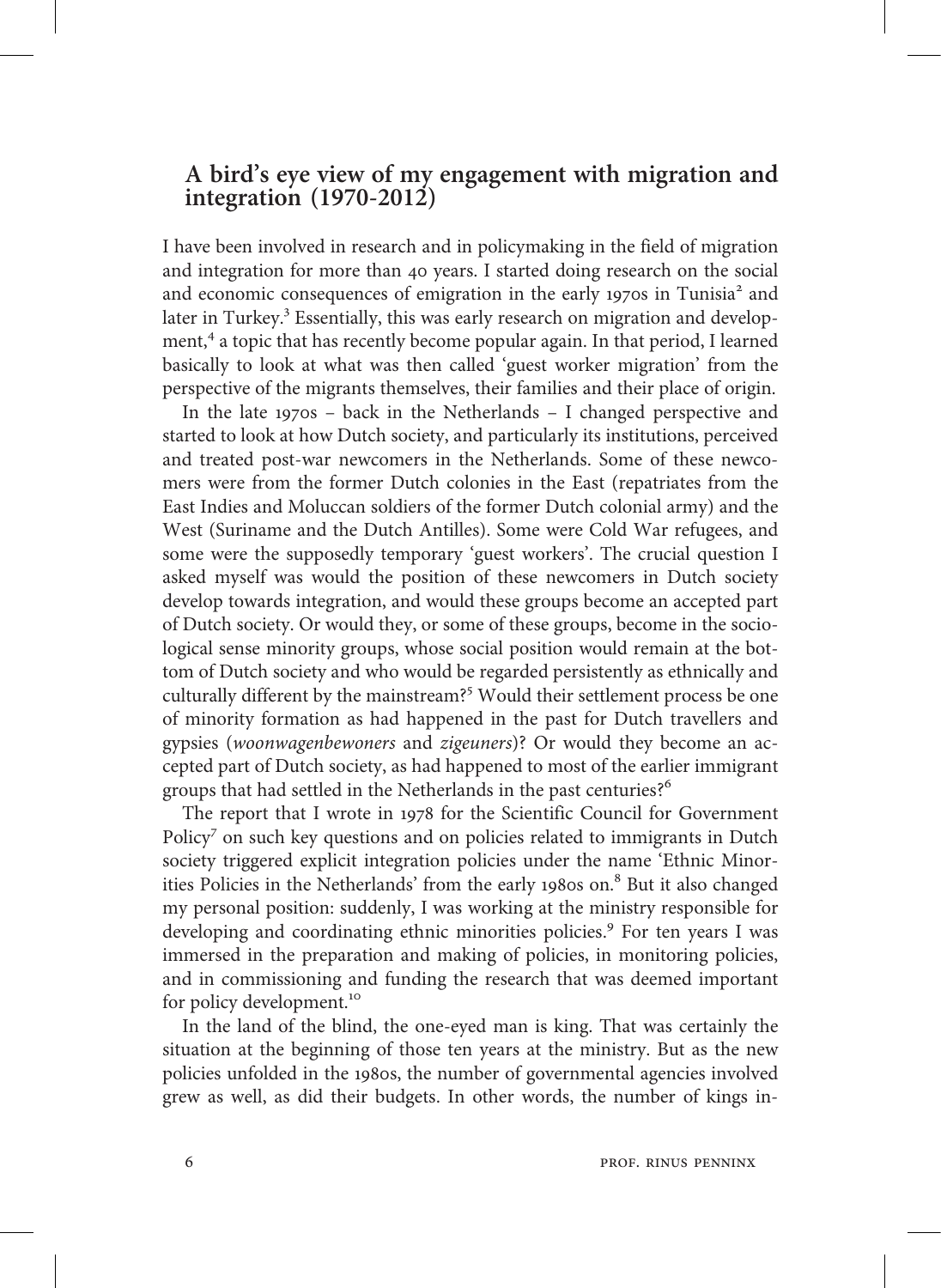creased.<sup>11</sup> The initial one-eyed king was gradually declared myopic. Even in the absence of the strong politicisation of the topic of migration and integration as we now know it, bureaucratic mechanisms did shift the balance of influence of research on policymaking.<sup>12</sup> It was time to return to academia.

My dissertation of 1988 at this University – that indeed focused on the question of whether minority formation took place among the newcomers in the Netherlands<sup>13</sup> – formed the passport for such a return. The first step, in late 1988, was to the Department of Social Research Methodology at the Free University in Amsterdam where I was lucky to sharpen my methodological knowledge during more than four years. It was also there that I received recognition for my special knowledge of the field through my nomination to a parttime professorship in Ethnic Studies and Minority Questions<sup>14</sup> in 1991.

My full-time academic return to the study of international migration and the settlement process of immigrants took place in 1992, when the Board of the University of Amsterdam – the 'other university in the city' – decided that a new interfaculty and interdisciplinary research institute should be established.<sup>15</sup> That institute was to bring together the existing expertise at the university and develop a promising internationally oriented research programme. In 1993, I was named the founding director of this Institute for Migration and Ethnic Studies (IMES) at the University of Amsterdam.

The challenge during the first years was twofold. Firstly, I had to convince migration researchers in different faculties and departments, such as anthropology, sociology, geography, economics and law, that joining forces in IMES would have great advantages.<sup>16</sup> Secondly, I needed to stimulate disciplines not yet involved in the topic to become active in the field. In this respect, IMES has been particularly successful in mobilising the disciplines of political science, policy analysis and history<sup>17</sup> in its research programme. Admittedly, the success of getting the different disciplines involved in the IMES research programme was much helped by the fact that IMES could spend part of its own budget to develop proposals for research and acquire funding for them.

After having organised research within the University of Amsterdam, the next challenge was to develop cooperation with research institutes in the Netherlands and abroad and to develop cross-national comparative research projects. The basic idea was that such systematic comparison would enable us to better see the essence of the Dutch case and to advance theory development. Indeed, IMES took the initiative to get cross-national research programmes off the ground, and the institute became an international leader in a number of areas. I mention five of them:

– The comprehensive multidisciplinary study of the Turkish garment industry in Amsterdam in the 1990s by Stefan Raes,<sup>18</sup> Adem Kumcu,<sup>19</sup> Marja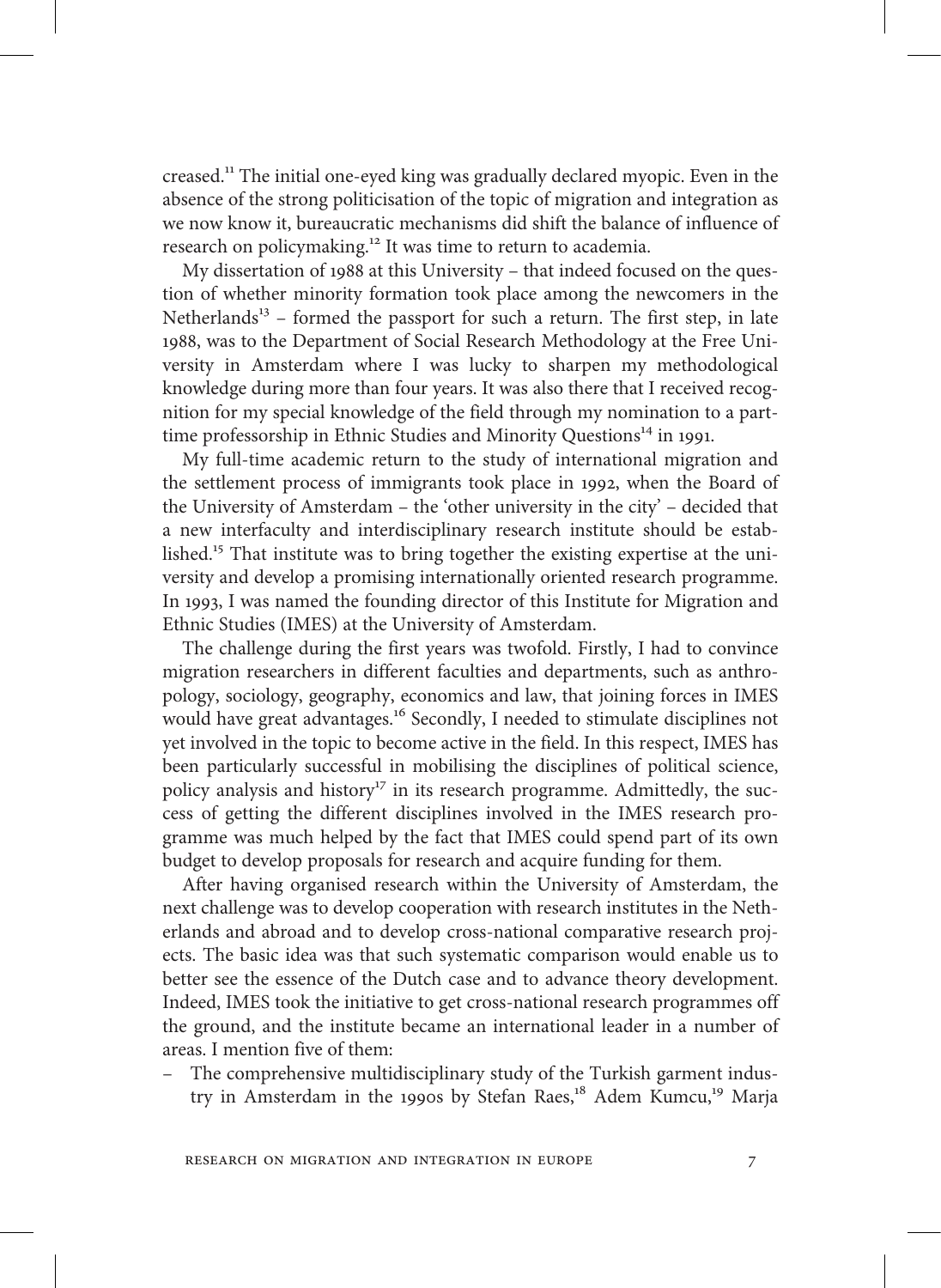Dreef,<sup>20</sup> Flavia Reil<sup>21</sup> and Jan Rath<sup>22</sup> formed the basis for a substantive line of research on immigrant entrepreneurship within the IMES programme.

- The systematic study of migrant organisations in the Netherlands by Anja van Heelsum,<sup>23</sup> Meindert Fennema, Jean Tillie,<sup>24</sup> Floris Vermeulen,<sup>25</sup> Liza Mügge<sup>26</sup> and others led to another strong research line with specific theoretical innovations.
- The study of trade unions and their relation to immigration and immigrants in the Netherlands by Judith Roosblad<sup>27</sup> led to a European comparative project and book<sup>28</sup> that still seems to count as a standard work in this field, though it is actually in dire need of updating in light of the substantial changes that have taken place in the world of industrial relations, trade unions and international migration. I intend to do that update, together with Stefania Marino $^{29}$  in the coming period.
- A study of local integration policies<sup>30</sup> in Dutch cities<sup>31</sup> formed the basis of large-scale comparative projects led by IMES, such as the 'MPMC project' (Multicultural Policies and Modes of Citizenship in European Cities) $32$  and later the 'CLIP project' (Cities for Local Integration Policies).<sup>33</sup>
- Maybe the most comprehensive, and internationally most recognised, has been the line of research on the integration of the second generation in Europe, developed by Maurice Crul and Hans Vermeulen: the TIES-project and its offspring.<sup>34</sup>

The international orientation within IMES and IMES's international reputation were reflected in and reinforced by the growing number of PhD students from abroad. It was also visible in the central role that IMES played in international networks. In 1998, I became co-chair of the International Metropolis Project for the next ten years, and the European Secretariat of Metropolis was located at IMES. In 2003, IMES took the initiative to organise the most important research institutes in Europe into the IMISCOE Network of Excellence. That five-year EU-funded project (2004-2009) was experienced as a great success by its partners, prompting it to extend itself after the EU-funding period as the IMISCOE Research Network, again coordinated by IMES. Yesterday and today we held IMISCOE's 9th Annual Conference with more than 300 researchers participating.

#### Key issues and structure of the rest of this lecture

This quick overview sketches my engagement in the issue of migration and integration spanning different capacities – as a researcher and leader of a research institute, as a policymaker and policy advisor – and at different levels –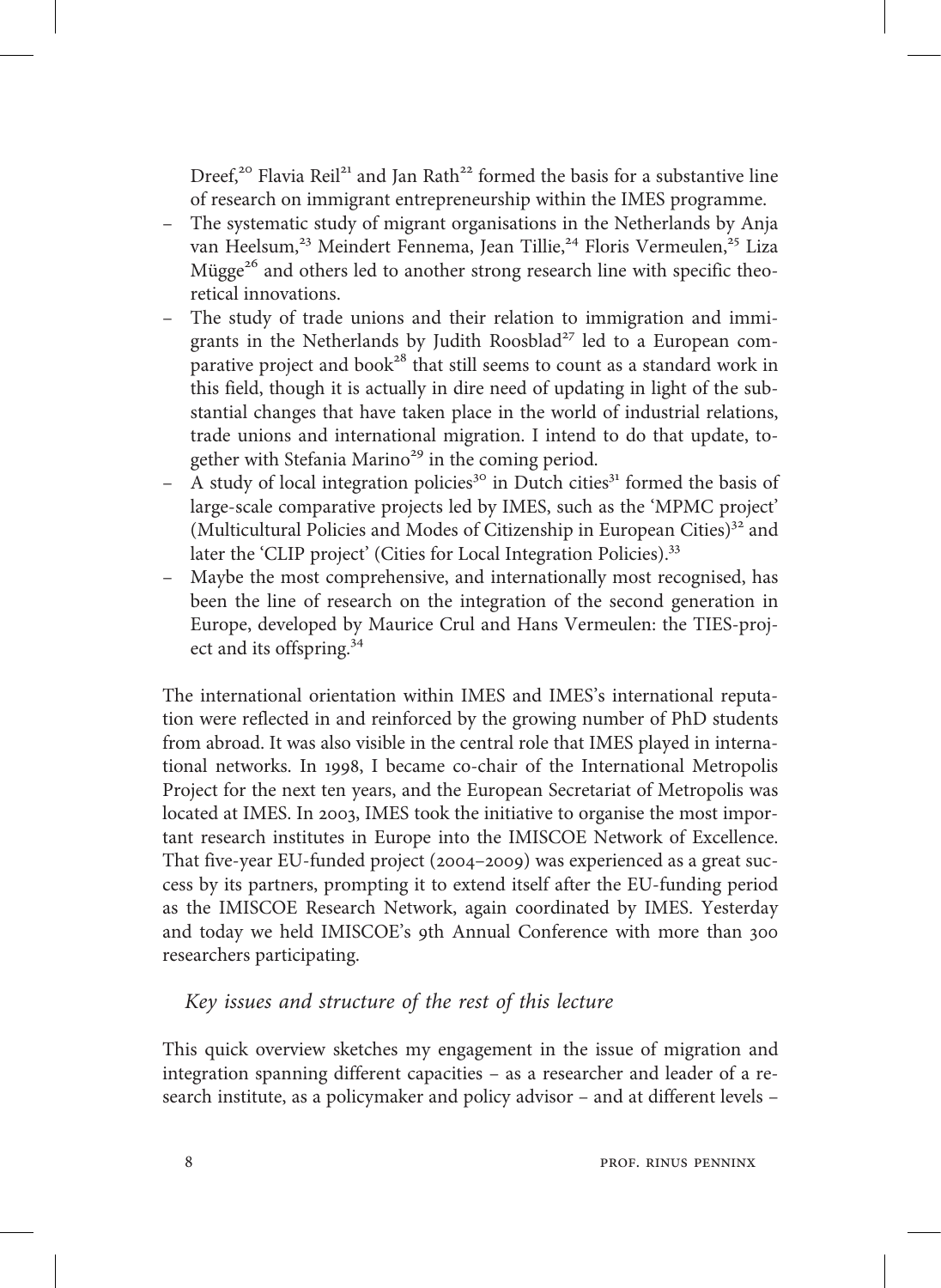the local level of cities, the national level and the EU and supranational level, as well as in countries of origin and destination. In my present evaluative exercise I pick three themes to focus on:

- research in the field of migration and integration;
- policies in that field;
- the connection between the two, or the research-policy nexus.

I will build up the rest of this lecture as follows. In a first step, I will briefly contextualise the topics of international migration and integration processes, policies related to these processes and the development of research in Europe. What happened in Europe over the last four decades? In a second step I will appraise what we have achieved (and have not achieved) in the understanding of and theory-building on processes of migration and integration of immigrants, irrespective of policies. In a third step, I will look in more detail at (the study of) policies and the policy-research nexus. These three steps will enable me to draw, in step 4, some conclusions on how we could possibly improve our efforts to fulfil scientific expectations, in terms of what we should do and how we should organise ourselves. Finally, I will acknowledge the contributions of many colleagues who have inspired and supported me in what I have felt to be a mission in the past twenty years.

#### The context: Migration and integration in Europe, studying a moving target

So, step one, what has been the context in Europe during the last four decades when it comes to international migration and integration of immigrants in Europe? The shortest answer is: these phenomena have changed drastically in size and nature, and in the way they are perceived. Let me mention a few crucial aspects of these changes.

#### Growth and diversification of international migration in Europe

Firstly, there are the simple but basic numbers. While the number of international migrants worldwide increased nearly two and a half times between and  $2005^{35}$  such figures for the European continent were much higher. In the 15 years from 1985 to 2000, migrant numbers grew from an estimated 23 million<sup>36</sup> to more than 56 million, or 7.7 per cent of the total European population.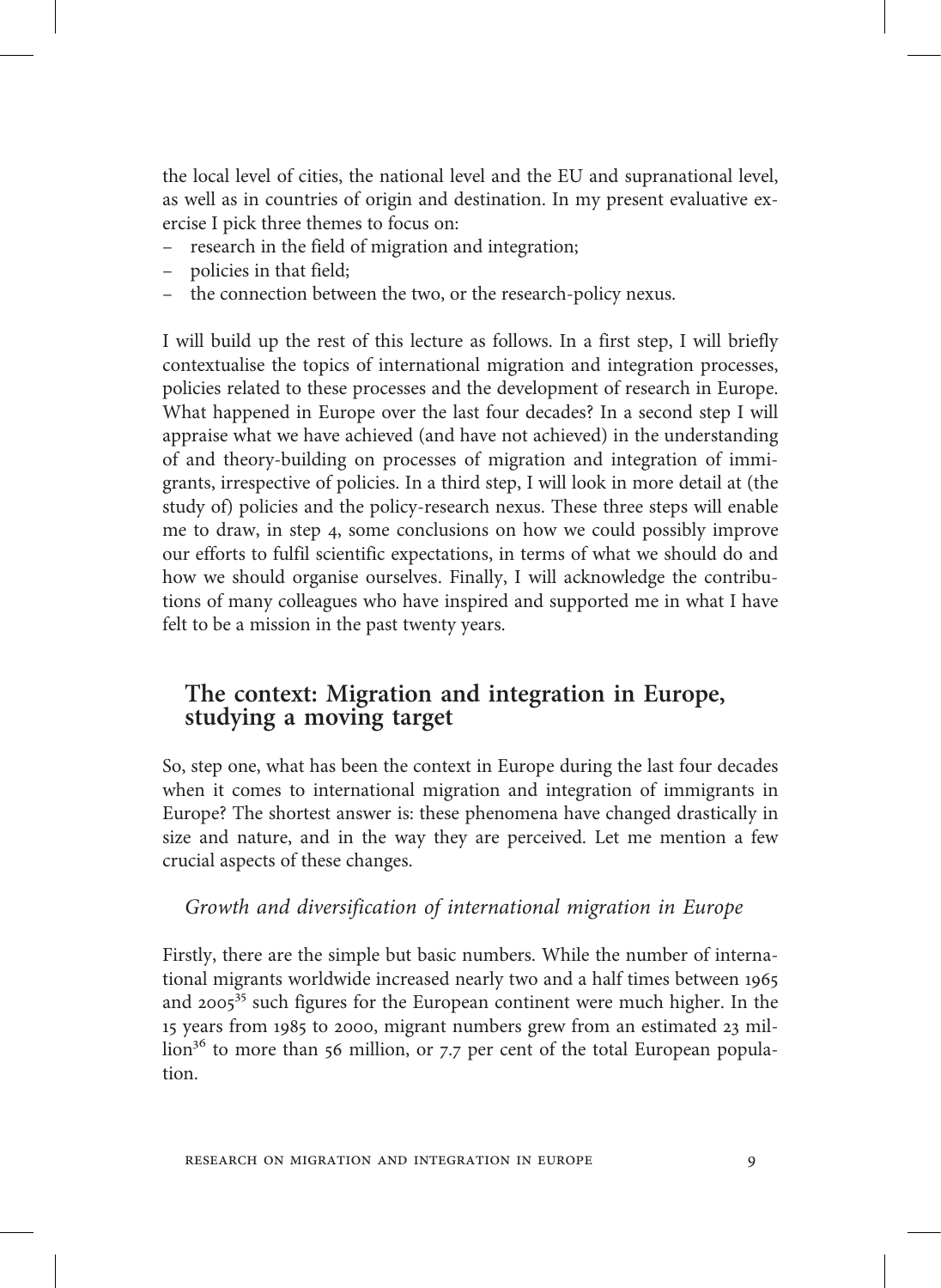Europe factually became an immigration continent. This thesis is reinforced if we look at the relative importance of migration in the demography of Europe. In view of the low fertility rates in Europe, net migration has become a more substantial contributor to population growth than natural growth in the member states of the European Union. For the near future, prognoses expect that net migration will prevent an absolute decrease of the EU population until the year  $2025.^{37}$ 

However, the distribution and impact of this sizeable immigration and of the settlement patterns of immigrants is basically uneven, both in time and in space. Some West European countries, such as Switzerland, Belgium and France, have a long pre-war history of immigration. Other countries in the Western part of Europe only started to acquire their immigration experience in the decades following the Second World War. For a number of European countries that used to be emigration countries until the 1980s, such as Italy, Spain, Portugal, Greece, Ireland, Norway and Finland, the current immigration experience spans a period of about two decades. Still other countries, among them most of the twelve EU member states that acceded since 2004, are experiencing emigration, transit migration and immigration at the same time. Obviously, such historical differences are reflected in the size and composition of immigrant populations.

The unevenness of the immigration experience in scale and in time is as much noticeable within the countries in question. More than in the past, new immigrants in recent decades have flocked to urban areas. Large cities have seen their composition rapidly changed. They have become the visible face of globalisation. In the Netherlands, for example, more than 60 per cent of all immigrants and their descendants live in the Western conurbation, while in a city like Amsterdam nearly half of all inhabitants have a migration background. They themselves are immigrants, or one of their parents is an immigrant. Similar observations can be made about other larger European cities.<sup>38</sup> Within these metropolises, moreover, there is almost always a skewed distribution of these newcomers over districts and wards.<sup>39</sup>

A novel characteristic of migration in recent decades lies in what is called the 'new geography' of migration.<sup>40</sup> Up until the 1980s, the pattern of origin of migrants in Europe could conveniently be grouped under three headings:

- migration with a colonial background, connecting certain European countries to their former colonies;
- labour migration, with a number of 'recruiting countries' linked to a limited number of 'sending countries';
- refugee migration, strongly dominated by movements from East to West Europe.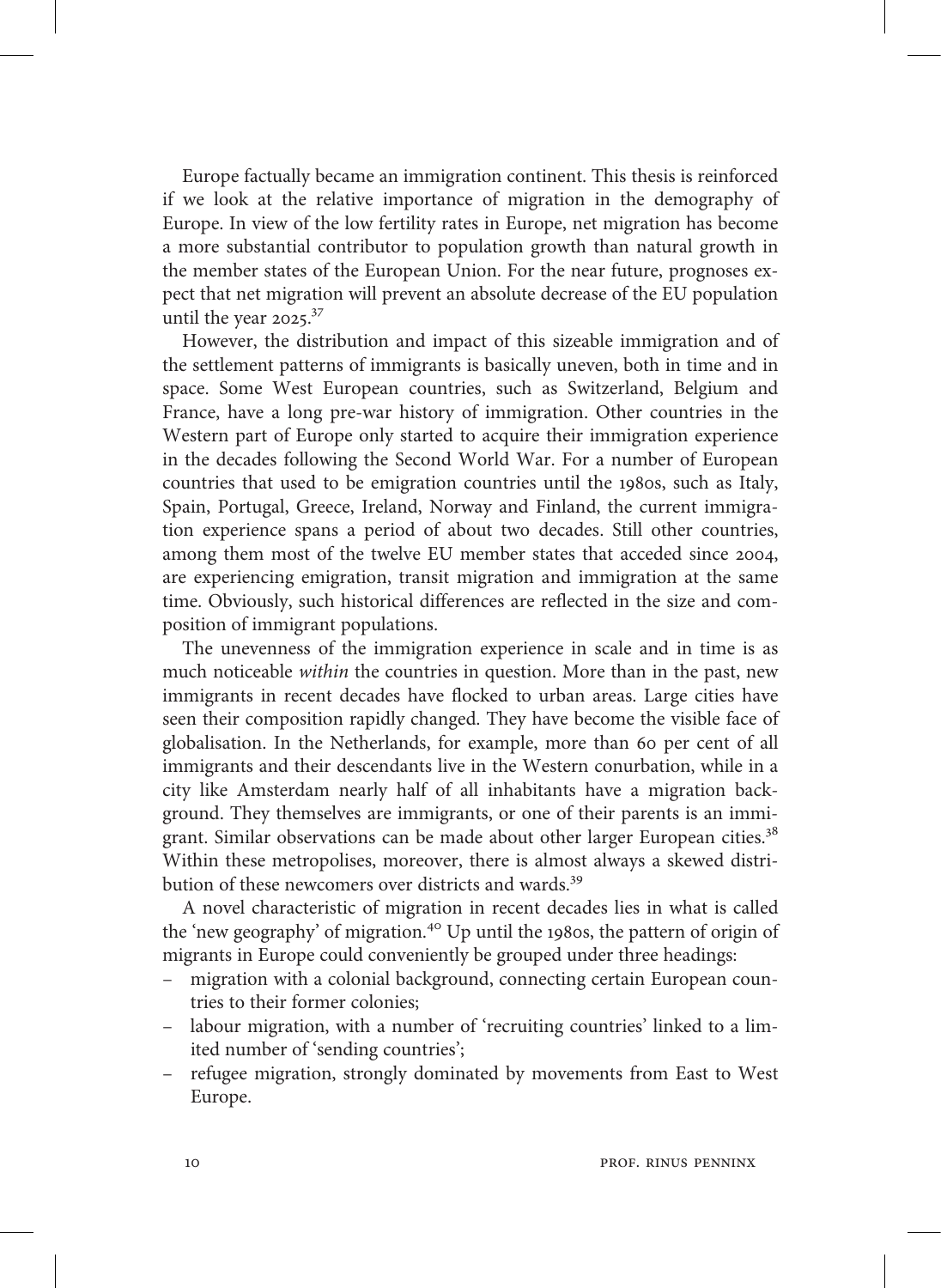The geographical patterns of migration have thus embraced Europe and the Mediterranean countries, plus a limited number of (former) colonies. Nowadays, however, that picture is blurred completely. Immigrants come to Europe from all over the world in significant numbers and for more divergent reasons. The following are just some of the major immigrant categories:

- expats working for multinational companies and international organisations;
- skilled workers, including nurses and doctors, from all over the world;
- refugees and asylum seekers from Africa, the Near East and Asia, the Balkans and the former Soviet Union countries;
- students from China;
- undocumented workers from Africa.

In some places this has resulted in such heterogeneity that Vertovec<sup>41</sup> coined the new term 'super-diversity' to describe it, illustrating this with the case of the London Metropolis.

Another specific characteristic of present-day European migration relates to changed forms of migration and settlement. While migration in the past tended to be viewed predominantly as a 'one-off movement' leading to permanent resettlement, recent migration has shifted to more fluid practices of international mobility – helped by greatly improved transport and communication facilities. Migrants today tend to have consecutive stays in different countries, to alternate their residence between countries, et cetera. This also leads to new practices of residence, integration and community formation. Researchers are exploring these new phenomena under the notion of transnationalism.<sup>42</sup> Policymakers are asking the uneasy question of what such practices mean for integration.

Finally, the development of the European Union as a new political and policy unit in Europe has created a different context for international mobility and migration. On the one hand, the EU established a fundamental right to move and settle within the EU area for citizens and long-term residents of its member states.<sup>43</sup> On the other hand, EU member states have developed common restrictive and defensive policies in relation to immigrants from non-EU countries. This amounts to the paradoxical trend in EU migration policy of 'free mobility' for those within, and increasing closure for those outside the European Union. For EU integration policy, this implies that 'integration' is applicable only to third-country nationals: citizens of EU member states are supposedly already integrated.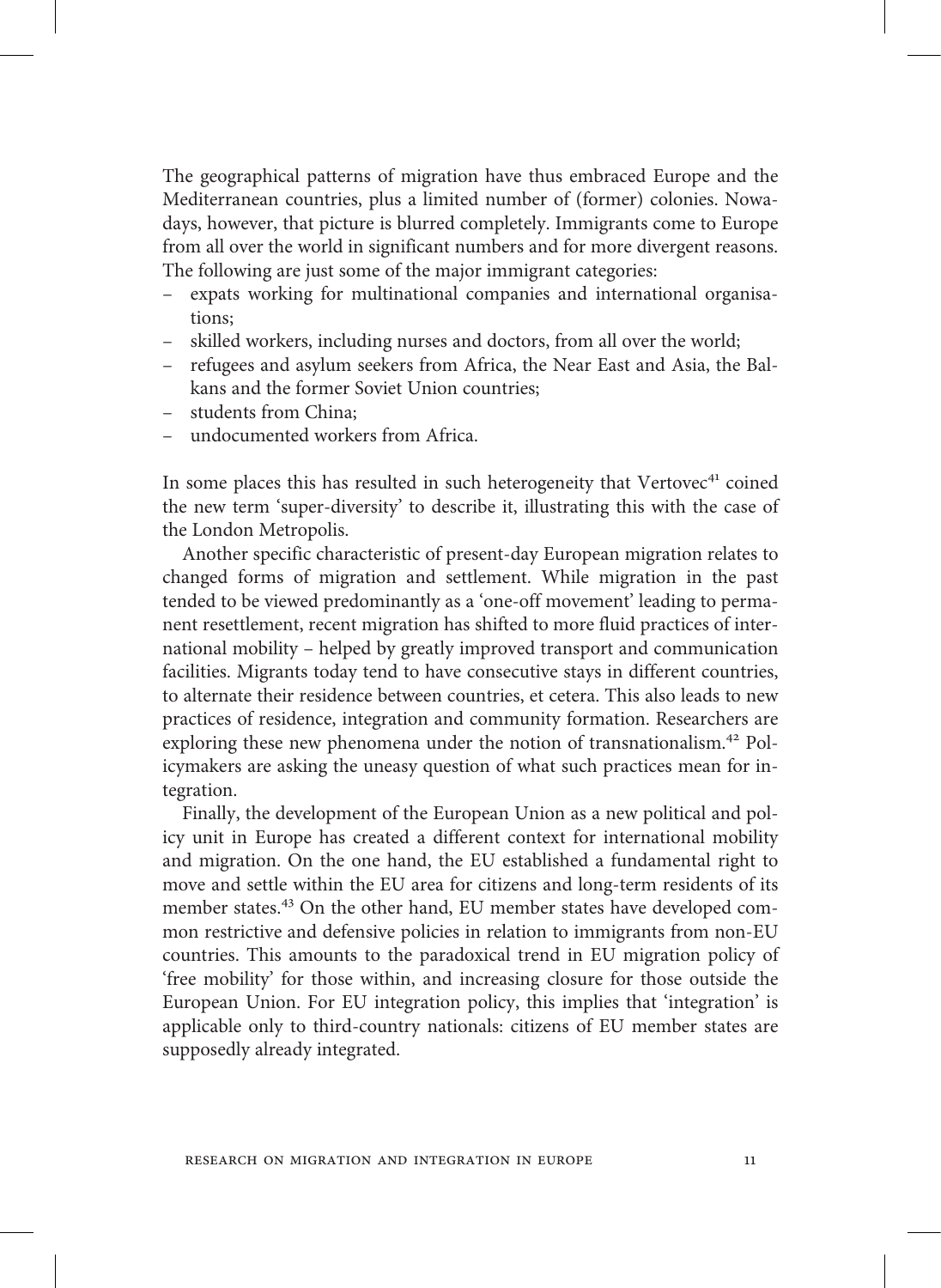#### Reactive policies of European countries<sup>44</sup>

The dynamics of both migration and integration have thus changed, as expressed in the new characteristics listed above. In reaction, policies too have changed regarding these quite different processes of migration on the one hand and integration on the other. As for migration, a first observation is that although Europe has factually become a continent of immigration, European states consistently define themselves as non-immigration countries. Rhetoric about being a 'nation of immigrants', as is usual in countries like Canada, Australia and the United States, is completely absent in Europe.<sup>45</sup> Such a framing of the migration question has been a constant factor in Europe, despite the fact that quite a few European countries have had higher immigration rates than the classic immigration countries just mentioned.

This particular framing has had pervasive consequences. Since the first oil crisis of 1973, it brought about restrictive immigration policies justified by a simultaneous decrease in demand for migrants, particularly lower skilled ones. This was paired with an increase in supply-driven migration, presenting itself under the policy categories of 'family reunion and formation' and 'refuge and asylum'. New measures of restriction and control solicited a spiralling rise of 'innovative' new forms of entrance (like smuggling and trafficking), which in turn led to new control-oriented requirements and procedures (such as for asylum and family migration). New dynamics thus developed, and new actors were brought into play.<sup>46</sup> Immigration was increasingly criminalised, as the tougher regulations led, by definition, to more illegality and irregularity. International political terrorism, furthermore, brought migrants into focus from a security perspective.<sup>47</sup> Migration thus became associated first and foremost with problems and threats and as such rose to the top of the political agenda in many countries.

The idea of not being an immigration country had consequences for settlement and integration policies. North-Western European countries 'solved' the contradiction of not being countries of immigration, while having imported significant labour in the 1960s and early 1970s, by defining these migrants as 'temporary guests'. That meant limited facilities for accommodation in anticipation of their eventual return. But the 'fact' that a significant portion stayed for good and formed communities that gradually grew by using their right to bring families and spouses, contradicted perceptions and expectations of temporariness.

Nevertheless, changes in the framing of not being an immigration country were exceptional and partial. Only in the early integration policies of Sweden and the Netherlands in the 1970s and 1980s was the idea accepted that integra-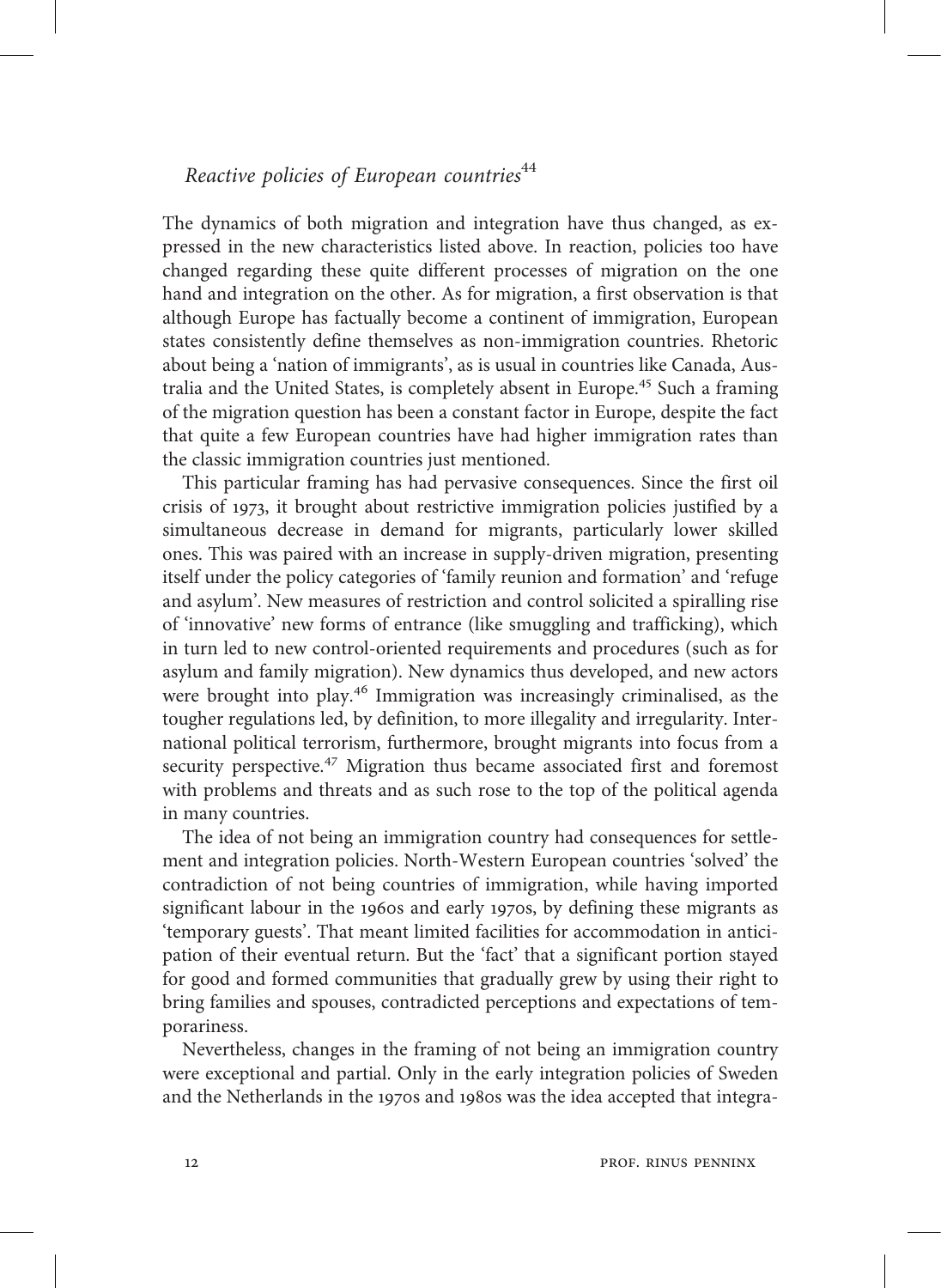tion of long-term residents was a necessity for sound and cohesive societies.<sup>48</sup> These two countries developed early integration policies that were strongly rights-based, covering not only the socio-economic, but also the political and cultural spheres of life. For all other governments in Europe, such ideas went too far. They maintained the illusion of return and ad hoc adaptive measures, leaving the integration responsibility in practice to parties in civil society, such as trade unions, churches and welfare organisations.

Ultimately, such 'policies of neglect' resulted in migration and integration questions becoming contentious topics in European politics in the 1990s. In the politicised climate, immigration policies did not change – the norm of not being an immigration country remained. But the specific meaning of integration in policy discussions did change. Countries in North-Western Europe moved from earlier conceptions of integration policies focused on the position of newcomers in society, such as in Sweden and the Netherlands, to a conception of integration policies that primarily focuses on the cohesion of societies as a whole and on commonalities that are supposedly crucial for such social cohesion. Such discussions led to questions of how the society into which newcomers (should) 'integrate' essentially defines itself. The claims and outcomes of such discussions on the 'identity' of receiving societies (as modern, liberal, democratic, laïcist, equal, enlightened, etc.) have consequences for newcomers and for what their integration should mean. In practice, they are translated into civic integration requirements (and courses) that are used, at the same time, to make immigration restrictive and selective.<sup>50</sup>

The picture that I outline here is strongly based on developments in the North-Western European countries. South European states have a much more recent experience in immigration and integration. Their institutional framework for regulation is new. It was actually forced upon them as part of the EU accession procedures through the EU acquis. Their practices are much less determined by a long history of migration regulation and the path-dependency that it entailed for North-Western European countries. In certain respects that leads to quite different policy practices, such as the frequent regularisations of the Southern European countries.<sup>51</sup>

For most of the twelve recent members of the European Union the topic of migration and integration is relatively new and takes multiple forms: emigration, immigration and transit migration co-exist in most of these countries.<sup>52</sup>

#### Research on migration, integration and social cohesion in Europe

Following broadly the unfolding of the developments outlined above, research on migration and integration in Europe has expanded greatly in recent dec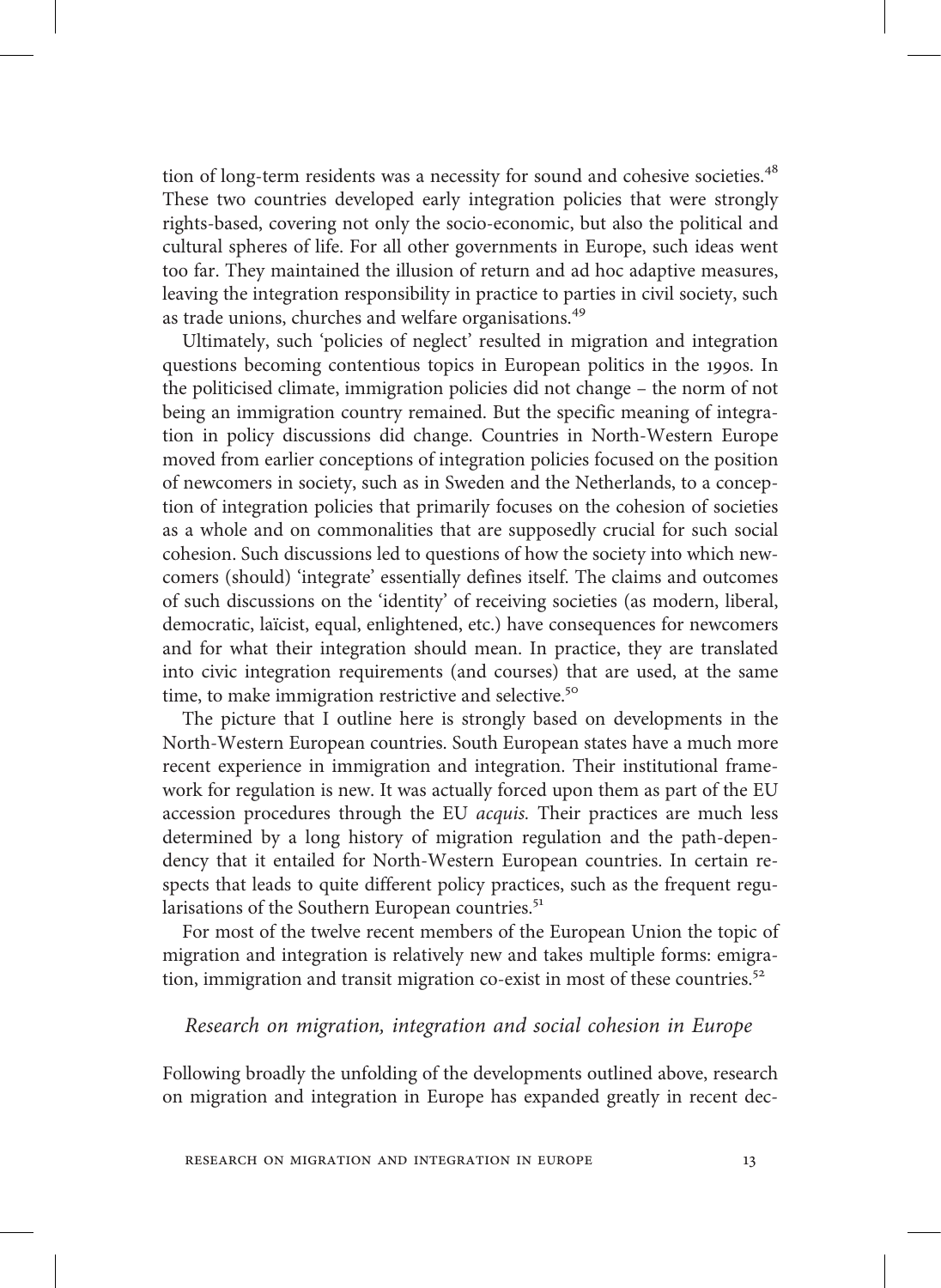ades. Initially in the 1960s and 1970s, just a few individual researchers engaged in such research. They often focused on one particular flow of migrants, on one immigrant group or on the specific nature of the immigration, such as the 'guest worker' type of temporary migration.<sup>53</sup>

The first research institutes in Europe were established in the 1980s: the Centre for Research in Ethnic Relations (CRER) in Warwick, United Kingdom, the Centre for Research on Immigrants (CEIFO) in Stockholm, Sweden, and MIGRINTER in Poitiers, France.<sup>54</sup> These new focal points were often directed by leading scholars who inspired young researchers, such as John Rex at CRER, Tomas Hammar and Jonas Widgren at CEIFO and Gildas Simon at MIGRINTER. All of these early institutes were university based and received initially most of their funding from the university and national science foundations. Their programmes and ways of framing topics and questions reflected national ways of looking at immigration and immigrants. Such national framings were not necessarily governmental ones, since explicit governmental policies were lacking at that time. CRER's programme, for example, focused on racial and ethnic relations, following the race relations and community cohesion focus of debates and policies of that period in the United Kingdom.

The decade of the 1990s witnessed a significant growth of specific research institutes on migration and integration, particularly in North-Western Europe.<sup>55</sup> The Institute for Migration and Ethnic Studies - IMES - of the University of Amsterdam was one of them.

In the first decade of the new millennium, research institutes were established in the new immigration countries in the South of Europe. In Central and Eastern Europe, researchers started to organise themselves only recently, with Polish researchers being the first.<sup>56</sup>

In general, this developing migration and integration research has been strongly embedded within national contexts, both in terms of its framing of the questions and selection of what questions should be researched, and in its funding.<sup>57</sup> Topics and priorities related primarily to destination countries and their policy preoccupations.

Apart from the development of specific research institutes, it is relevant to mention that since the late 1990s, a rapidly growing number of international research and data-collecting organisations<sup>58</sup> have been established.<sup>59</sup> Expanding EU policy action in the fields of migration and integration since 1997 and the concomitant funding of research and data collection by the European Commission have contributed to this.

We can draw two basic conclusions from this brief outline of the context. The first is that we have been studying a moving target. Phenomena of migration and integration have changed in size and nature, and the related percep-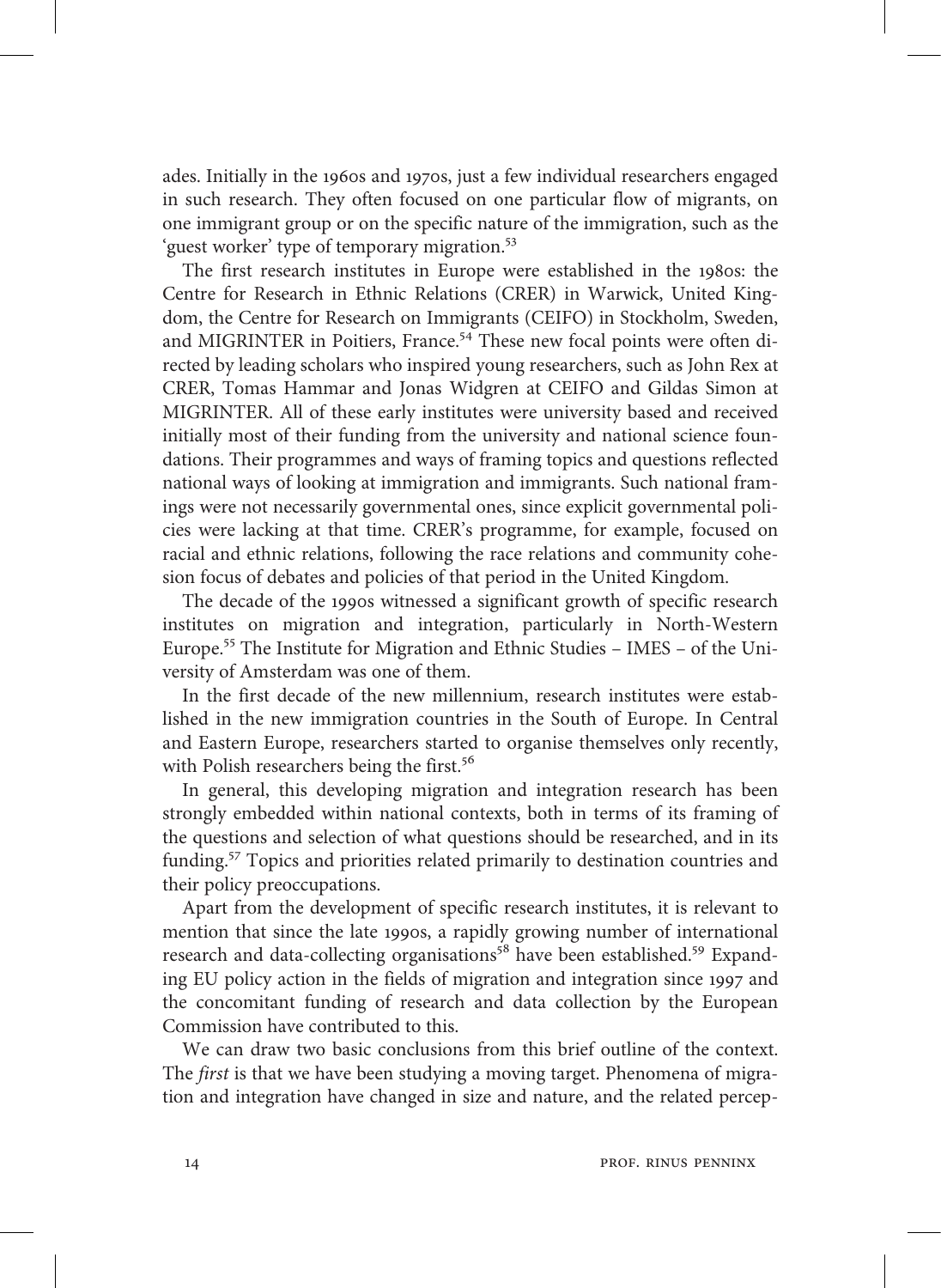tions and policies have changed significantly as well. Research, however, tends to be reactive and following. The second conclusion is that social scientists studying migration and integration are themselves part of the context and reality that they study. Their interest in international migration and settlement processes of migrants varies with the size and development of migration itself. The attention that societies devote to these phenomena, the way they frame and define them, influences not only individual researchers, but also the collective structures for research, its organisation and its funding.

#### Achievements and challenges of research on international migration and integration

What have we achieved in recent decades, and what are our present challenges? In my inaugural lecture upon my appointment as Director of the Institute for Migration and Ethnic Studies at the University of Amsterdam in June 1994, I formulated a number of conditions for the development of a fruitful programme of research.<sup>61</sup>

One of these was that processes of international migration and settlement of migrants be studied at different levels at the same time and in a single interpretative frame: that of the micro-level of individual migrants and their households, the macro-level of structural factors that influence these processes and the meso-level of organisations (of migrants themselves and of civil society in general). A second condition was that research be interdisciplinary, as bringing together the different theoretical perspectives of disciplines and their empirical results would advance our understanding. A third condition – in view of the fact that theory formation was meagre and fragmented – was that our efforts to theorise be built on open heuristic models; that is, on theoretically informed frameworks that enable us to trace explanatory factors and conditions. Such heuristic models should inspire choices for rigorous empirical research, and empirical data in return should sharpen these models. A fourth condition was that systematic comparative research (between immigrant groups, in time, and in space) would be the best way to identify essential elements of the processes studied as opposed to specific time and space conditions.

Those of you who have followed IMISCOE from the beginning will recognise these principles in the original programme of the IMISCOE Network of Excellence (in 2003) and again in the state of the art study that IMISCOE published on the basis of reports of its nine research clusters in 2006.<sup>62</sup>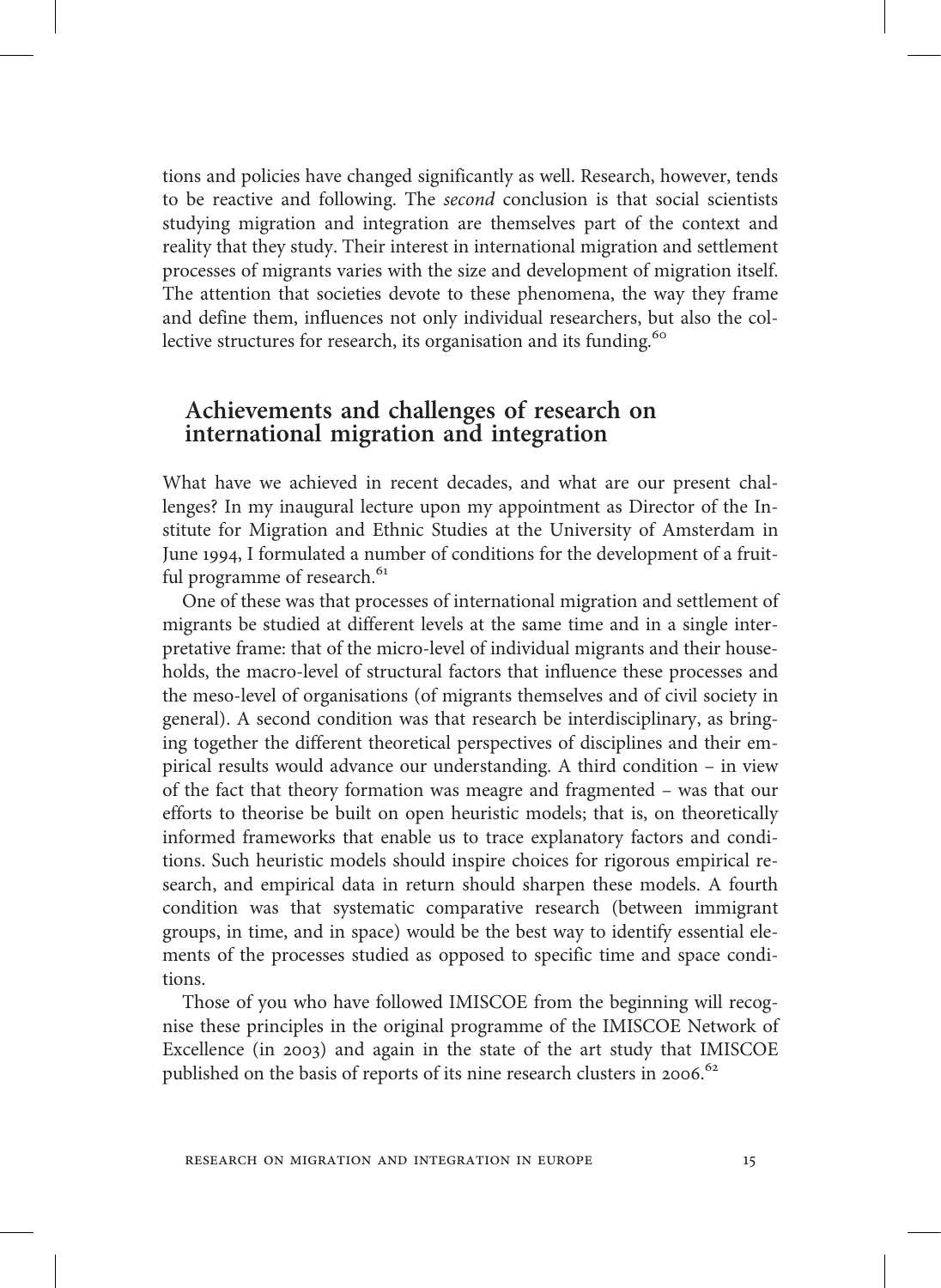Today I ask myself did we actually make progress in building a sound understanding of processes of international migration and settlement of newcomers in a society. My answer is ambiguous. Yes, there has been a strong increase of cross-national comparative research, and more disciplines have become involved in research in these fields, as I showed in the overview of IMES key issues earlier. This is illustrated even more clearly by the long list of large research projects of IMISCOE partners, many of them funded by the European Commission.<sup>63</sup> Certainly, many more aspects have been studied, and often indeed comparatively.

But the crucial question is whether we have built a larger but fragmented knowledge base, or whether we have also gathered accumulated knowledge for a better holistic understanding. Yes, some efforts have been made that aimed for the latter. Within IMES we have worked on heuristic models of causes and consequences of international migration and immigrant incorporation and integration. The most recent version is shown here as Figure 1.<sup>66</sup> Within IMI-SCOE we saw interesting exercises in the 'Feasibility Studies' on Europe as a migration system,  $67$  on integration,  $68$  and on social cohesion.  $69$  In the IMI-SCOE publication series, the recent publication of the essays of the late Michael Bommes is noteworthy.

Nevertheless, I have come to appreciate that our holistic understanding is still unsatisfactory. Theory development is piecemeal at best. The predictive capacities of our knowledge are limited on the whole, as we are told time and again by outsiders, policymakers in particular.

Why is this? I see two main reasons. Firstly, given that theory development is traditionally strongly connected to disciplines, one of the consequences of a multidisciplinary or interdisciplinary approach<sup> $71$ </sup> is that we need to build more comprehensive heuristic and explanatory models, from scratch as it were. Secondly, phenomena of international migration and settlement processes of immigrants in societies are perhaps an integral part of larger processes of change and globalisation in societies, as convincingly claimed by Stephen Castles.<sup>72</sup>

My conclusion is that we – within our research institutes and within IMI-SCOE – still have a lot of work to do, both in terms of developing comprehensive heuristic models as tools for understanding and theory formation and in terms of doing real interdisciplinary research. By that last I mean research that is conceived and designed from the beginning as interdisciplinary instead of the usual post hoc efforts to put together results that are disciplinary in nature.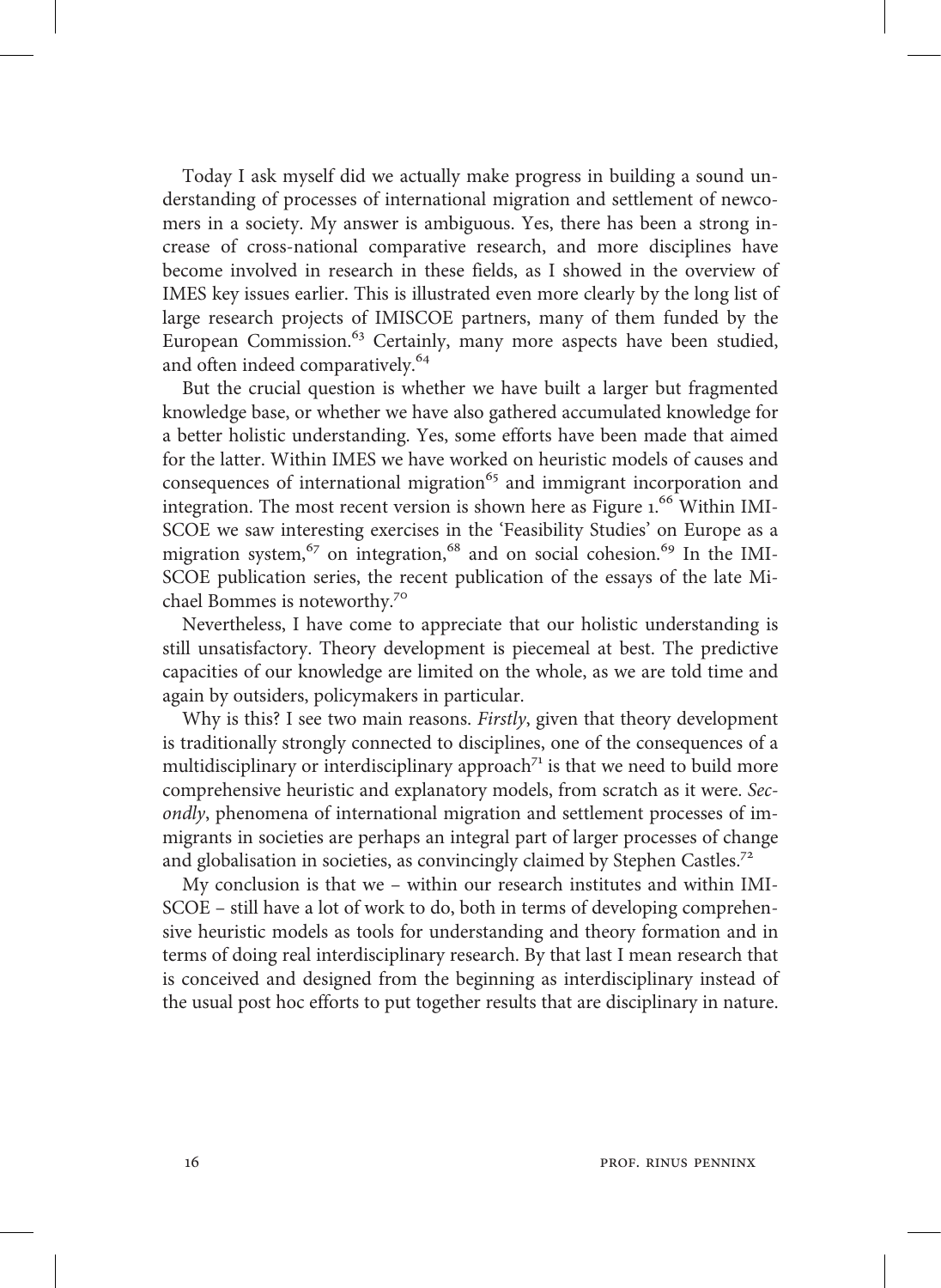

Figure 1 A heuristic model for the study of integration processes

#### The study of policies and the policy-research nexus

The evaluative remarks above relate primarily to the study of processes of international migration and settlement of immigrants, irrespective of policies. The study of policies – their making, content and outcomes – has in practice become an important part of research as well. This is certainly the case within IMISCOE. Many of the  $56$  books in the IMISCOE publication series<sup>73</sup> even feature the word 'policies' in their title ('citizenship policies', 'integration policies', 'migration policies'); and many more address the subject in their actual content. Furthermore, as we saw in the context overview, relations between research and policy have been rather intensive.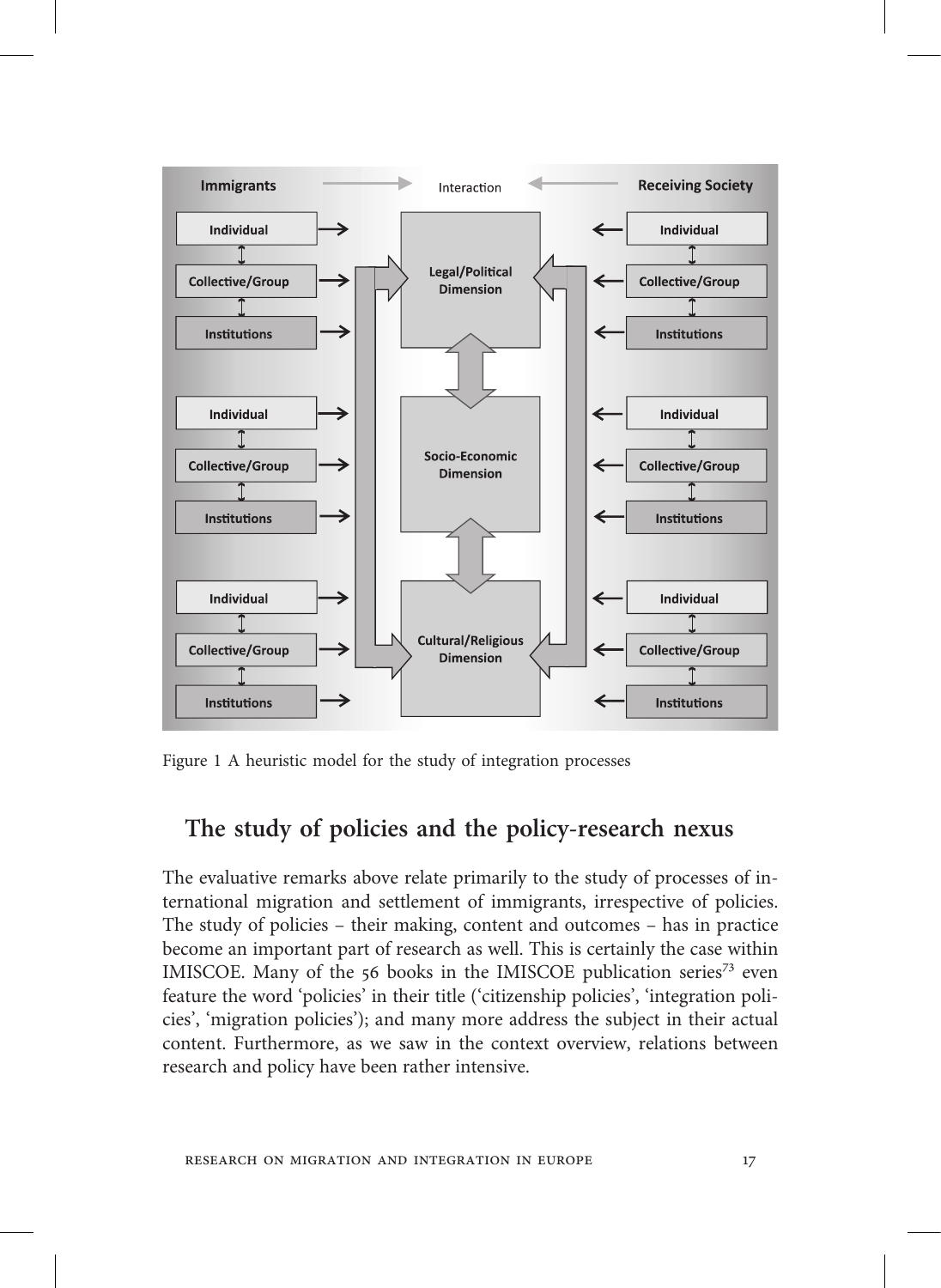That is why I would like to say a few things on the study of policies and the policy-research nexus. I would have liked to present here a heuristic model for the systematic study of policies, but that one is still in the making. I will simply list a number of key elements that in my view should be the basis of such a heuristic model.

First, the study of policies is fundamentally different from the study and understanding of those processes that policies aim to address. The essence of policies is their intention to guide and steer processes in society – in our case processes of immigrant integration. Explicit policies are part of a political process of a normative nature in which the topic of integration is formulated as problem. The problem is given a normative framing (What do we want to be the outcome of the integration process?) and concrete actions are designed and developed to reach the desired outcome. Therefore, the systematic study of policies should investigate the framing and normative elements<sup>74</sup> as well as practice and what relation these have (or do not have) with the process of integration as empirically measured. Ideally, this should be done using a terminology that is independent of policy concepts.

Second, in democratic societies, policies are part of political systems in which majorities decide on policies. In the case of immigrant policies, there is an inherent danger of policies representing expectations and demands of the majority rather than their being based on negotiation and agreement with immigrants themselves. This may lead to the outright exclusion of segments of immigrant populations (as alien non-citizens) from the formal political system. Even in situations where immigrants are partially or fully included in politics, their voices may be marginalised by the majority influence. The way that immigrants are perceived turns out to be a significant factor in such processes – indeed often stronger than the facts. This is even more the case if issues of immigration and the position of immigrants are turned into politicised questions. This holds for the different levels of policymaking: national and local. That mechanism may result either in a virtual absence of (explicit) integration policies and an avoidance of issues related to immigrants, or in one-sided, patronising policies reflecting majority interests and disregarding the needs and voices of immigrants.

Thirdly, as integration policies are adopted and implemented in practice, another aspect of the logic of policymaking emerges. In contrast to integration processes, which are long term in nature (normally taking at least a generation), the political process in democratic societies requires that policies bear fruit within much shorter time-frames: the spaces between elections. Unrealistic promises and demands that arise from such 'democratic impatience'<sup>75</sup> often produce backlash. A good example is the debate on the alleged failure of Dutch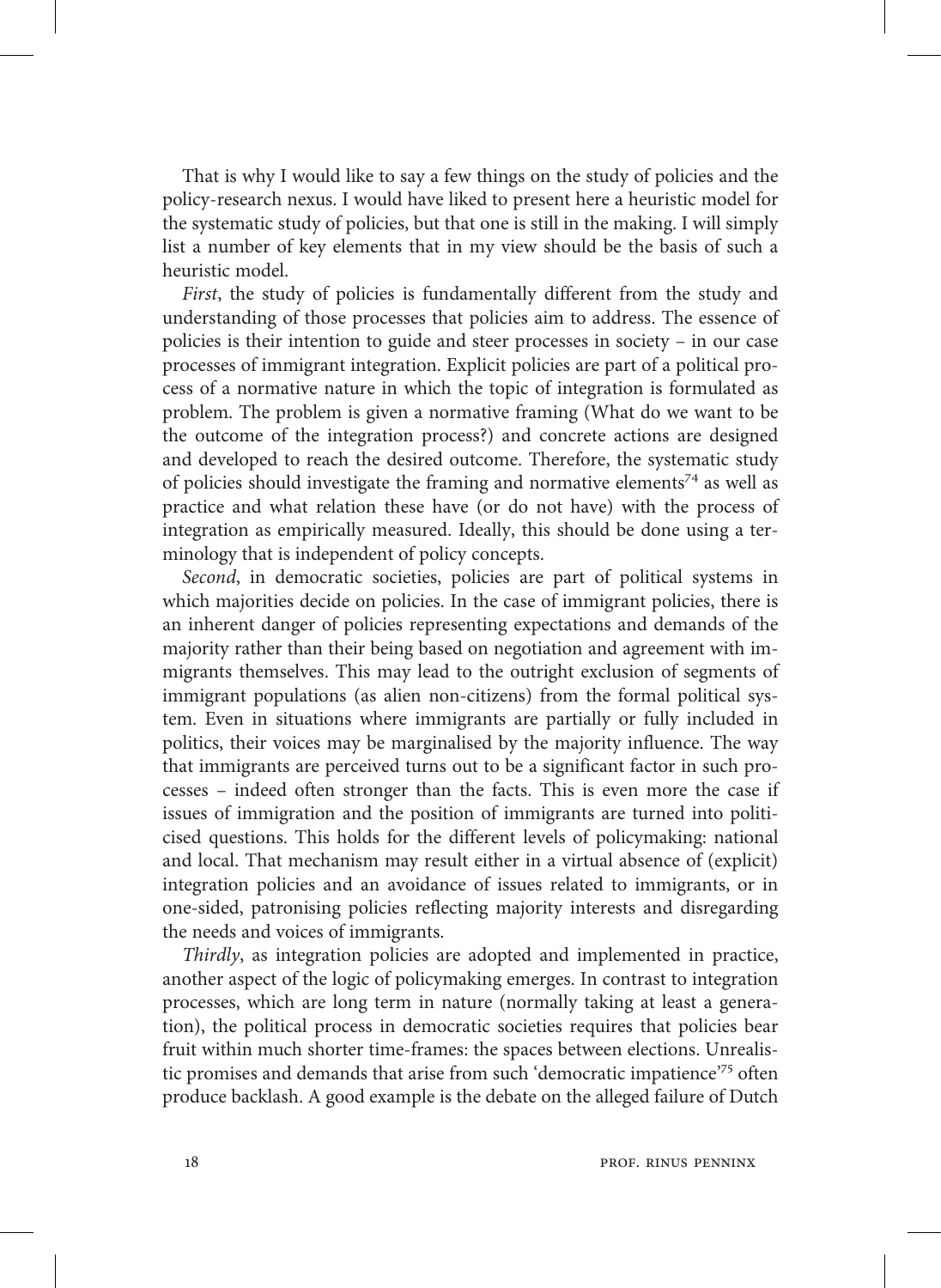integration policies that has taken place since  $2000.^{76}$  Even more difficult than democratic impatience are situations in which anti-immigrant sentiments are translated into political movements, leading to a strong politicisation of the topics of immigration and integration.

Fourthly, what we need in studying policies is a broad concept of policies. Integration policies are part of the total system of institutional arrangements in a society. This has two important consequences for what we study under the heading of policies. The first is that explicit integration policies should always be studied as part of the total system of institutional arrangements. The second is that not having an explicit integration policy is also a policy.

Finally, important aspects of policy studies are the questions of which actors are involved in policies, at which levels – local, national or supranational – and how actors and levels relate to one another. Within IMISCOE we have a research group that has given itself the name 'the multi-level governance of migration and integration'. Interesting work has been done in that group, as can be seen in the IMISCOE publications on local integration policies by Tiziana Caponio and Maren Borkert<sup>77</sup> and on the making of migration and integration policies in ten European countries by Giovanna Zincone, Maren Borkert and myself.<sup>78</sup> But in my view, this is only the beginning of what should be developed much more systematically in the future.

I have discussed up to now the state of affairs of studying processes of international migration and integration, on the one hand, and offered some basic starting points for the study of processes of policymaking on the other. Earlier in this lecture, I hinted at the fact that research and policymaking are in practice often interwoven. Policy agencies may fund research and researchers may advise policy agencies. Such relations may have consequences in terms of the framing of the problem to be studied and the ensuing choice of research topics and priorities. But apart from such direct influences, there are also significant indirect influences, such as the simple fact that researchers use (or have to use) administrative data that are based on policy categories. 'Temporary worker' (or temporary worker's permit), 'asylum seeker' and 'refugee' are examples.

The interwovenness is furthermore present in the language that we use. Researchers have to convey their messages in a terminology that is continuously changing according to normative societal and policy discourses. We – researchers – are (made) part of the societal question that we study, whether we want to be or not.

Research-policy dialogue, defined broadly as 'all forms of interaction between research and policy in the domain of immigration and immigrant integration', is therefore an interesting field of research. Peter Scholten and myself have taken this up. The book that we are working on now will look system-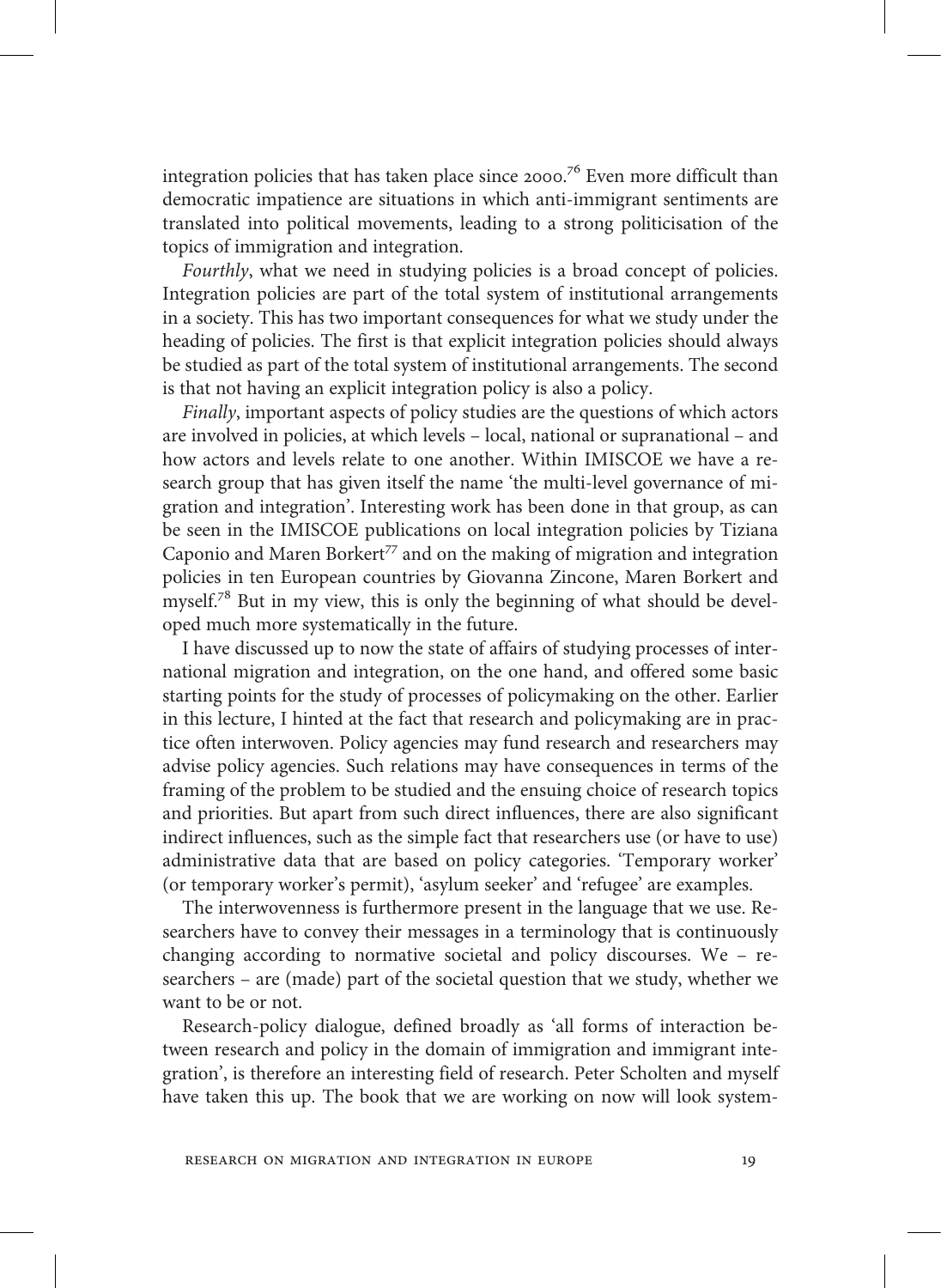atically at how migration and integration research has contributed to the development of immigration and immigrant policies in various European countries, as well as how the development of migration and integration policies over the past decades has influenced the development of research. I feel tempted to explain to you how we want to go about studying this intriguing topic and how it relates to the thesis of methodological nationalism of Glick-Schiller and Wimmer<sup>79</sup> and to critical debates on 'national models of integration', and that these models are policy myths rather than scientific constructions.<sup>80</sup> But time does not allow me to do so.

#### Lessons for research and its organisation

Let me try to draw some conclusions now from the foregoing analysis in terms of what is needed for research to develop. In my view, two aspects have been crucial in the past and will be crucial for the next phase. The first is that the history of IMES has shown that a focused organisation (including an own budget), leadership, and an explicit programme of research have been crucial conditions for IMES's development and reputation. The second is that an interdisciplinary approach (preferably one that starts with the programming of research and the research teams) is an important condition for further development.

In these two respects, the Faculty of Social Sciences of the University of Amsterdam has taken unfortunate and in my view unwise decisions in recent years. It decided to merge IMES - as per 1 January 2010 - with other research institutes of the Faculty into the large-scale Amsterdam Institute for Social Science Research. IMES thereby lost the crucial conditions that made it successful before: a focused organisation, leadership, an explicit programme and its own budget.

The merger implied furthermore that former IMES researchers have been 're-disciplined' into programme groups of their own original discipline within the new AISSR. According to the management philosophy of the new AISSR, researchers are furthermore 'individualised', that is, researchers are responsible for acquiring funding for their own research; competition is regarded more important than cooperation.

IMES and the new directors have lost important organisational facilities that would offer added value to the many talented individuals in Amsterdam and contribute to a research programme in the longer term. I would wish that such facilities be rebuilt.

At the European level, IMISCOE has, in my view, become an important catalyst for positive developments in research. It has been able to bring to-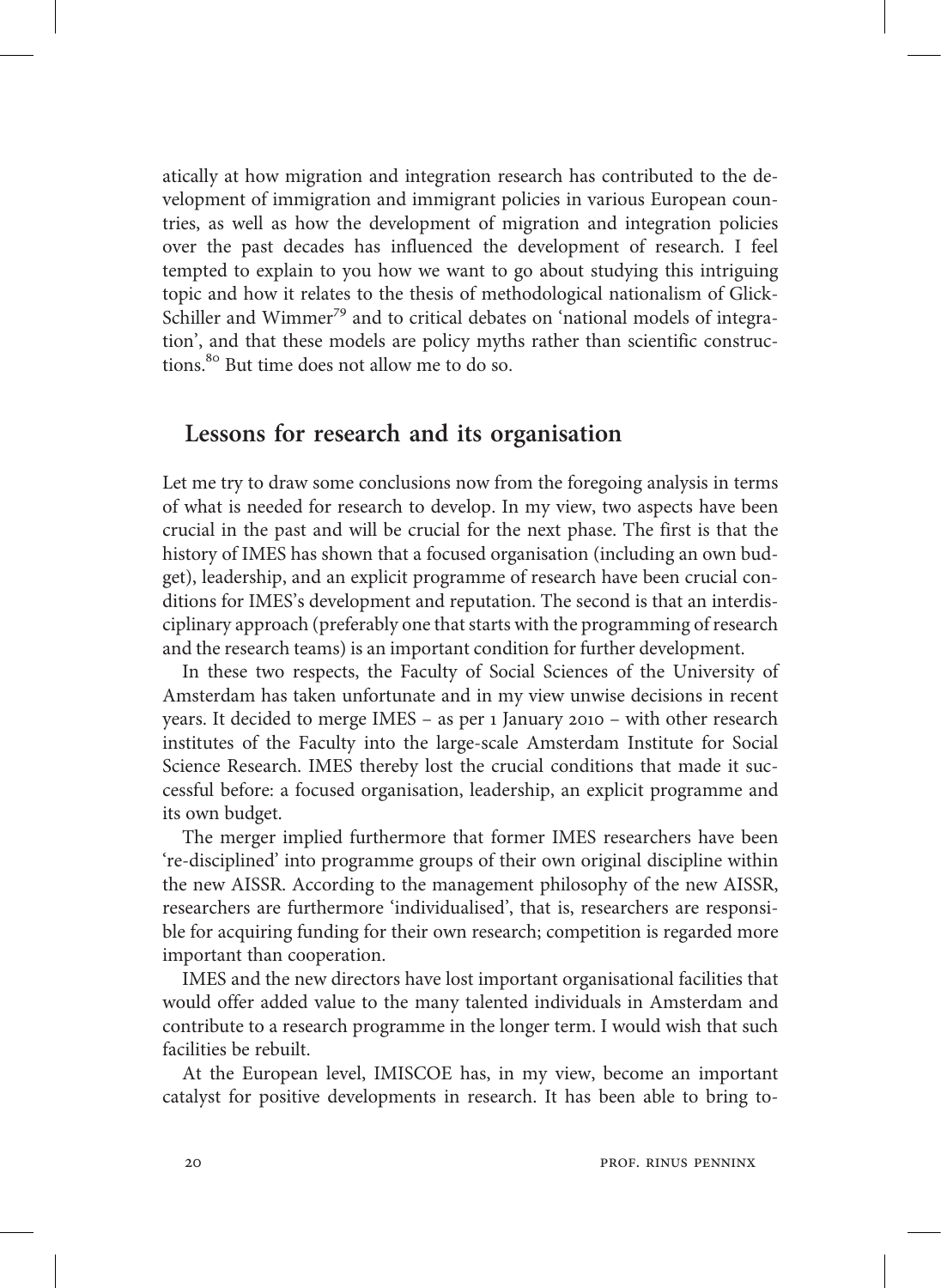gether researchers from diverse disciplines, national origins and perspectives, thereby creating 'a natural medicine' against methodological nationalism and state-centred approaches. It has in practice become the cradle of numerous large-scale comparative research projects, prepared within IMISCOE groups and funded elsewhere. It has also become an important source of training and organisation of young researchers and an independent outlet for publications.

This judgement on IMISCOE is obviously shared more widely. Since IMI-SCOE transformed itself from an EU-funded Network of Excellence into an independent fee-based research network in 2009, it has increased its institutional membership from the original 19 to 30 research institutes throughout Europe.

The IMISCOE Research Network clearly fulfils important functions for the development of research in this field in Europe. But there is also room to improve the organisation and its work in the near future, such as to increase the participation of certain disciplines (like economics and law) and to encourage membership of research institutes from underrepresented areas in Europe.

Personally I have committed myself to continue my coordinating tasks within IMISCOE beyond my retirement. I am grateful that the Institute for Migration and Ethnic Studies and the University of Amsterdam have decided to endorse the prolongation of coordinatorship of IMISCOE until April in Amsterdam. The University of Amsterdam will thus continue to host the Network Office of IMISCOE and its coordinator in the near future, and you will find us in the coming period at the usual place in the Spinhuis.



Illustration reproduced with permission from the copyright holders: Black Olive Press and Rotraut Susanne Berner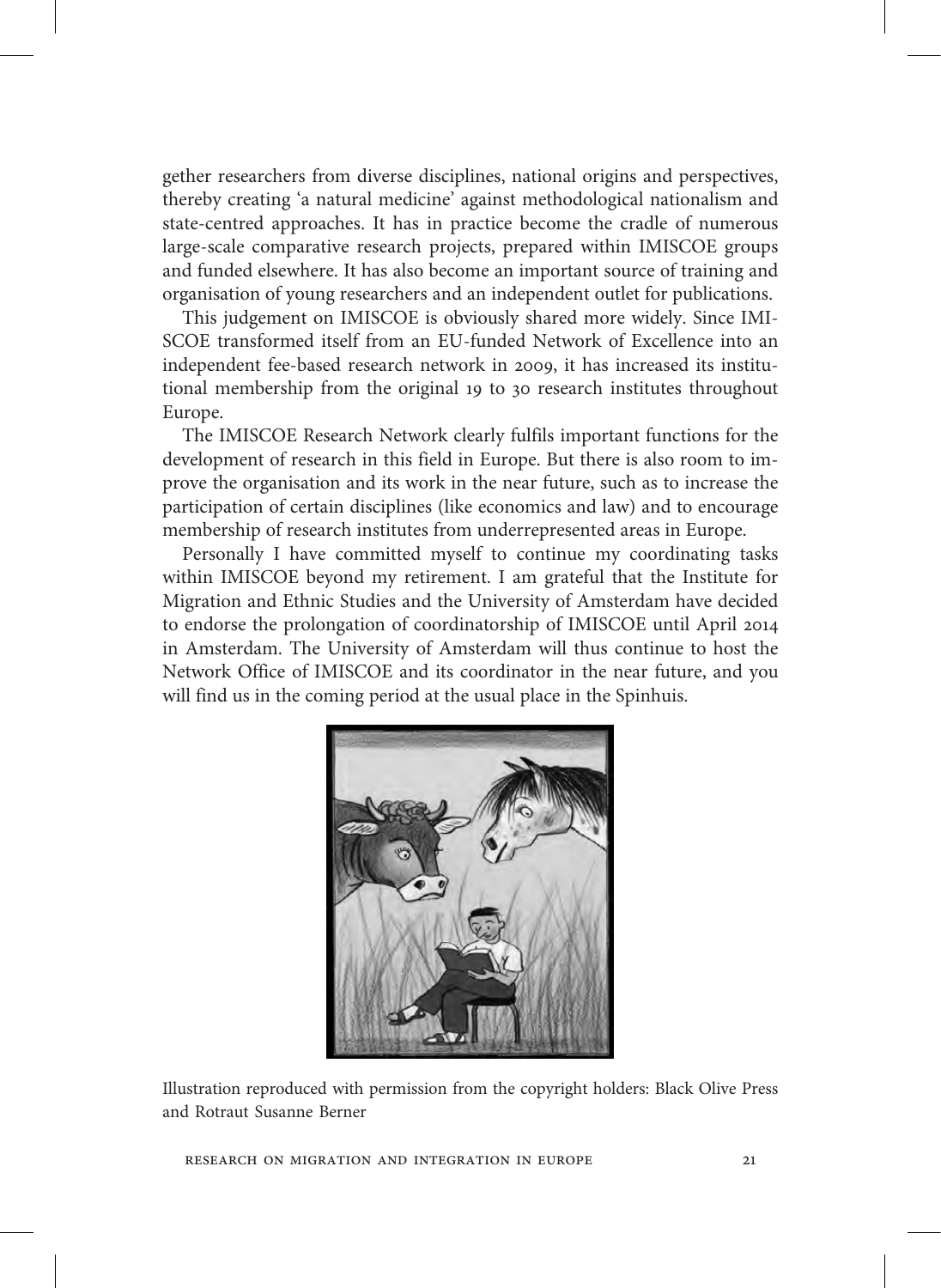#### Acknowledgements

In the foregoing I have tried to outline my engagement in research on migration and integration over a period of 40 years. Some of you may wonder how it is possible to be 'engaged' in one field for so long and still find it interesting, challenging and fruitful. Well, the topic itself helped. It has unfolded itself, changed and offered new puzzles to understand all the time. Further, there have been stimulating people around me who inspired and challenged me, with whom I have cooperated, and from whom I have learnt.

First of all, there are two persons who I will call 'my godfathers'. The first is Hans van Amersfoort, who in 1973 was the first researcher in the Netherlands to defend his dissertation on 'minority formation in the Netherlands'. At this university he later became a professor of population geography, whom I chose as supervisor for my dissertation. For those who have read work from both of us, it will be clear that I am intellectually strongly indebted to him. Hans was also instrumental in bringing me back to the University of Amsterdam as Director of IMES in 1993, and he has been a member of IMES throughout its existence.

The second godfather is André Köbben, former professor of anthropology at the University of Amsterdam. He was a master in inspiring students, in organising funds for research and in liaising between research and policy (and protecting the researcher's position vis-à-vis the commissioners of research).<sup>81</sup>

Secondly, there are a number of age-mates with whom I started to work in research or in action-oriented projects in the 1970s and with whom I continued to work later. They happen to have different disciplinary backgrounds, and all of them have retired in recent years. There is the historian Jan Lucassen and the economist Leo van Velzen. We did our first joint publications in and quite a few followed later. There is migration law specialist Kees Groenendijk, anthropologist Frank Bovenkerk, sociologist Han Entzinger, economist Hans Heijke and demographer and sociologist Carlo van Praag.

The IMES period would not have been such a fruitful one without the valuable contributions of many researchers within the IMES programme. I mentioned a number of names earlier in listing the major topics in which IMES has gained an international reputation. I would like to add here Leo Lucassen, Wim Willems, Veit Bader, Marlene de Vries, Jeroen Doomernik, Mies van Niekerk and Flip Lindo.

One of the things I have enjoyed most during my professorship was supervising PhD projects and dissertations. I did some 25 of them. It was enjoyable, in the first place because good supervising is the best opportunity for the supervisor to learn. Many and diverse students, topics and approaches were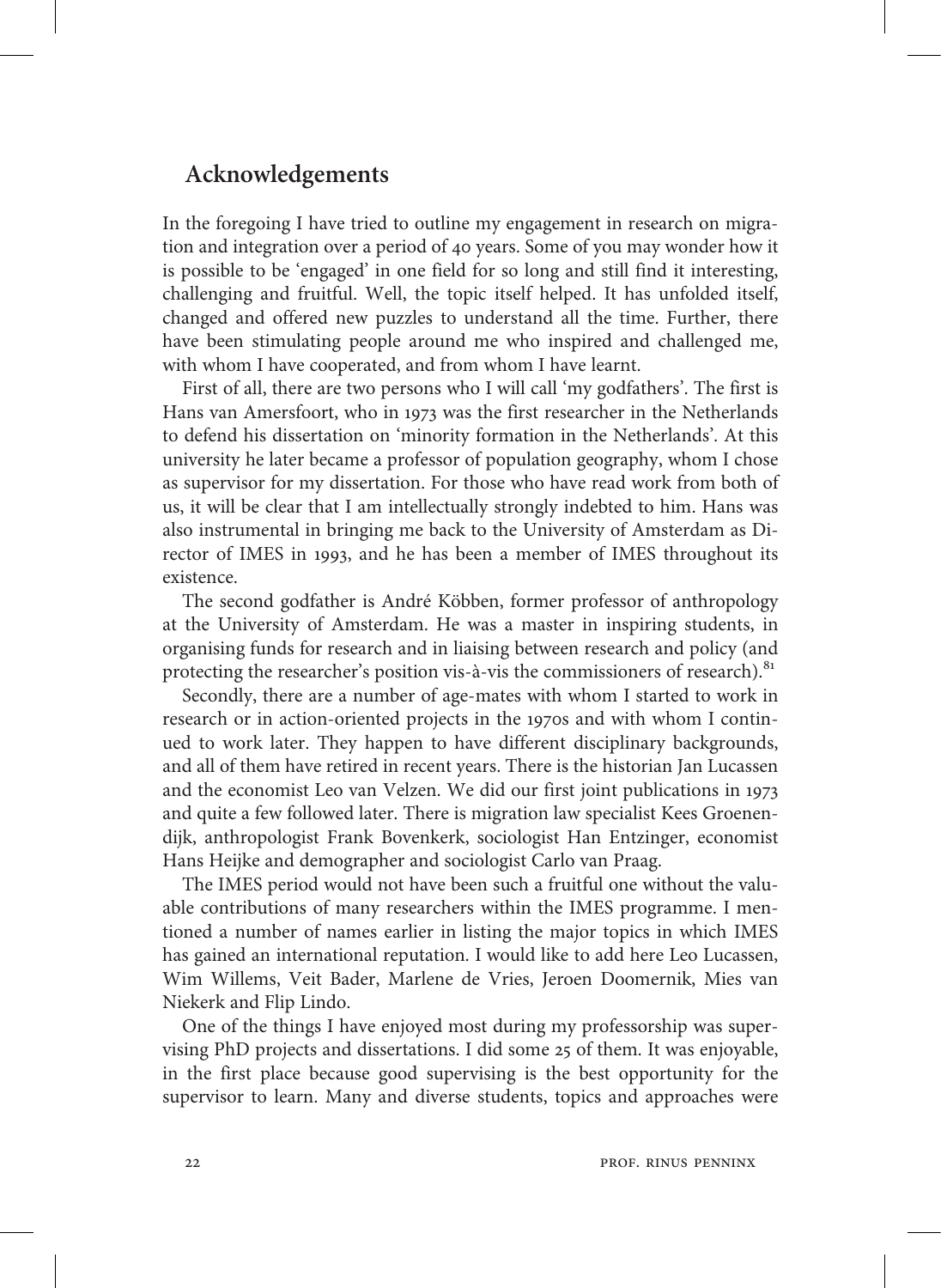included. In the second place, it was an enjoyable learning experience because I applied a strategy of always asking a specialist on the theme as co-supervisor. Supervising dissertations thus implied learning issues and disciplinary approaches from policy analysts, economists, lawyers, historians, demographers, social gerontologists, and the like. I recommend this strategy to all of my colleagues.

So here I thank my colleague supervisors Henk van de Graaf, Joop Hartog and Jan Lambooy, Kees Groenendijk, Jan Lucassen and Marcel van der Linden, Kees Knipscheer, Maurice Crul, Jack Burgers, Humphrey Lamur, Saskia Keuzenkamp, Jenny Gierveld, Jan Rath and Hans Vermeulen.

So far so good for my learned godfathers, colleagues and students. Let me now turn to 'relevant others'. Anyone who has worked in an organisation knows that facilitating personnel is crucial for success. I have been lucky to have the best secretarial, logistical, financial and managerial assistants for IMES and IMISCOE: Yolande Brand, Hannie Hoekstra, Hanneke Grotenbreg, Karen Kraal, Emilie van Tol, Karina Hof and Michelle Luijben. You made it happen. Thank you.

Finally, all of the things I mentioned up to now happened at the workplace. But I could not have done all these things, during all these years, in so many different places, if I had not had the full support of our Home Sweet Home in Gouda and its inhabitants over all these years. Our housemates Jan Lucassen (here he is again), his wife Lieske and their children Maria, Ties and Geertje, and our sons Job and Joost have been witnesses and supporters, if only by letting me do 'my thing' and helping to receive the rather massive IMES parties once a year in Gouda.

The most crucial support at home – strong and consistent up to and including this final lecture – I received from my wife Margriet. 'Dank je wel', Margriet.

Thank you.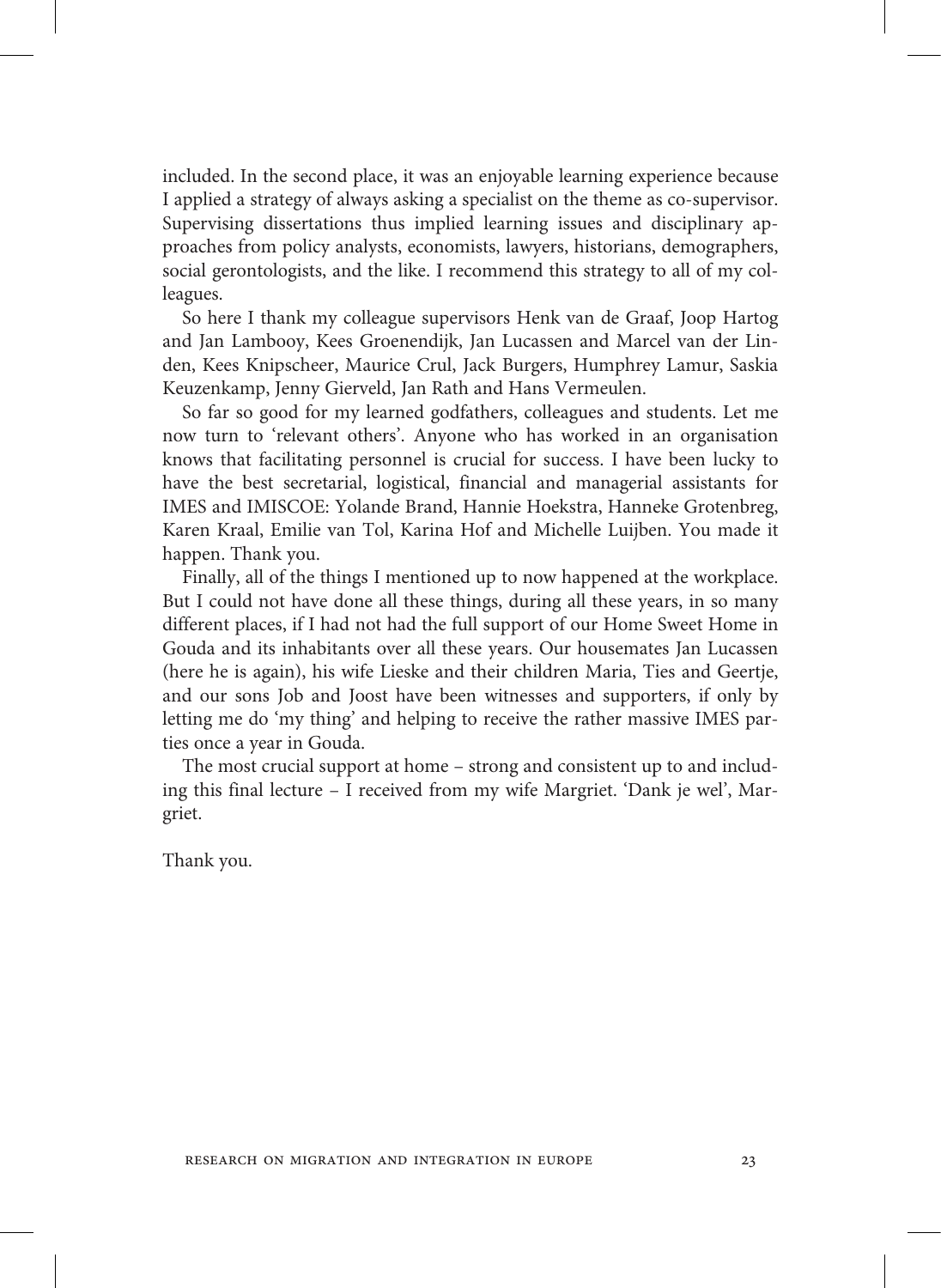#### Notes

- 1. IMISCOE stands for International Migration, Integration and Social Cohesion in Europe. See www.imiscoe.org.
- 2. See Penninx, Rinus (1973), 'Tunesië als ontwikkelingsland en land van emigranten'. Series of five articles in Nieuwsbrief Buitenlandse Werknemers, published by the Dutch Ministry of Culture, Recreation and Social Work: 1: 1-10, 2: 25-36, 3: 61-70, 4: 89-98, 5: 117-125.
- 3. The two most important publications of the Turkish part of the REMPLOD project (Reintegration of Emigrant Manpower and Promotion of Local Opportunities for Development) were Abadan-Unat, Nermin, Ruşen Keleş, Rinus Penninx, Herman van Renselaar, Leo van Velzen & Leyla Yenisey (1976), Migration and Development: A Study of the Effects of International Labor Migration on the Boğazliyan District. The Hague/Ankara: NUFFIC. (Also in published in Turkish as Göç ve gelişme, Ankara 1976.), and Penninx, Rinus & Herman van Renselaar (1978), A Fortune in Small Change: A Study of Migrant Workers' Attempts to Invest Savings Productively through Joint Stock Corporations and Village Development Co-operatives in Turkey. The Hague/ Ankara: NUFFIC. (Also published in Turkish as Gurbet, mihnet ve üç kuruşluk servet, Ankara 1979.)
- 4. See Penninx, Rinus (1982), 'Migration and development: A critical review of theory and practice, the case of Turkey', International Migration Review 16 (4) 781-818.
- 5. Hans van Amersfoort developed this concept in his dissertation: Van Amersfoort, J. M.M. (1974), Immigratie en Minderheidsvorming: Een Analyse van de Nederlandse Situatie, 1945-1973. Alphen aan den Rijn: Samsom. In the English version of 1982 his definition reads:

1) A minority is a continuous collectivity within the population of a state. This continuity has two important aspects: (a) the minority consist of several generations, (b) membership of the minority has priority above other forms of social categorization. 2) The numerical position of a minority excludes it from taking effective part in the political system. 3) A minority has an objectively disadvantaged position in the sense that its members do not participate in the same degree as the majority population in the four following 'public' fields: (a) the legal system, (b) the educational system, (c) the labour market, (d) the housing market' (Van Amersfoort, H. (1982), Immigration and the Formation of Minority Groups: The Dutch Experience, 1945-1973. Cambridge: Cambridge University Press, p. 29-30).

6. I have worked on these long-term historical comparisons with historian Jan Lucassen. See Lucassen, Jan & Rinus Penninx (1985), Nieuwkomers: Immigranten en hun Nakomelingen in Nederland, 1550-1985. Amsterdam: Meulenhoff; Lucassen, Jan & Rinus Penninx (1994), Nieuwkomers, Nakomelingen, Nederlanders: Immigranten in Nederland, 1550-1993. Amsterdam: Het Spinhuis, Lucassen, Jan & Rinus Penninx (1997), Newcomers, Immigrants and their Descendants in the Netherlands, 1550-1995. Amsterdam: Het Spinhuis.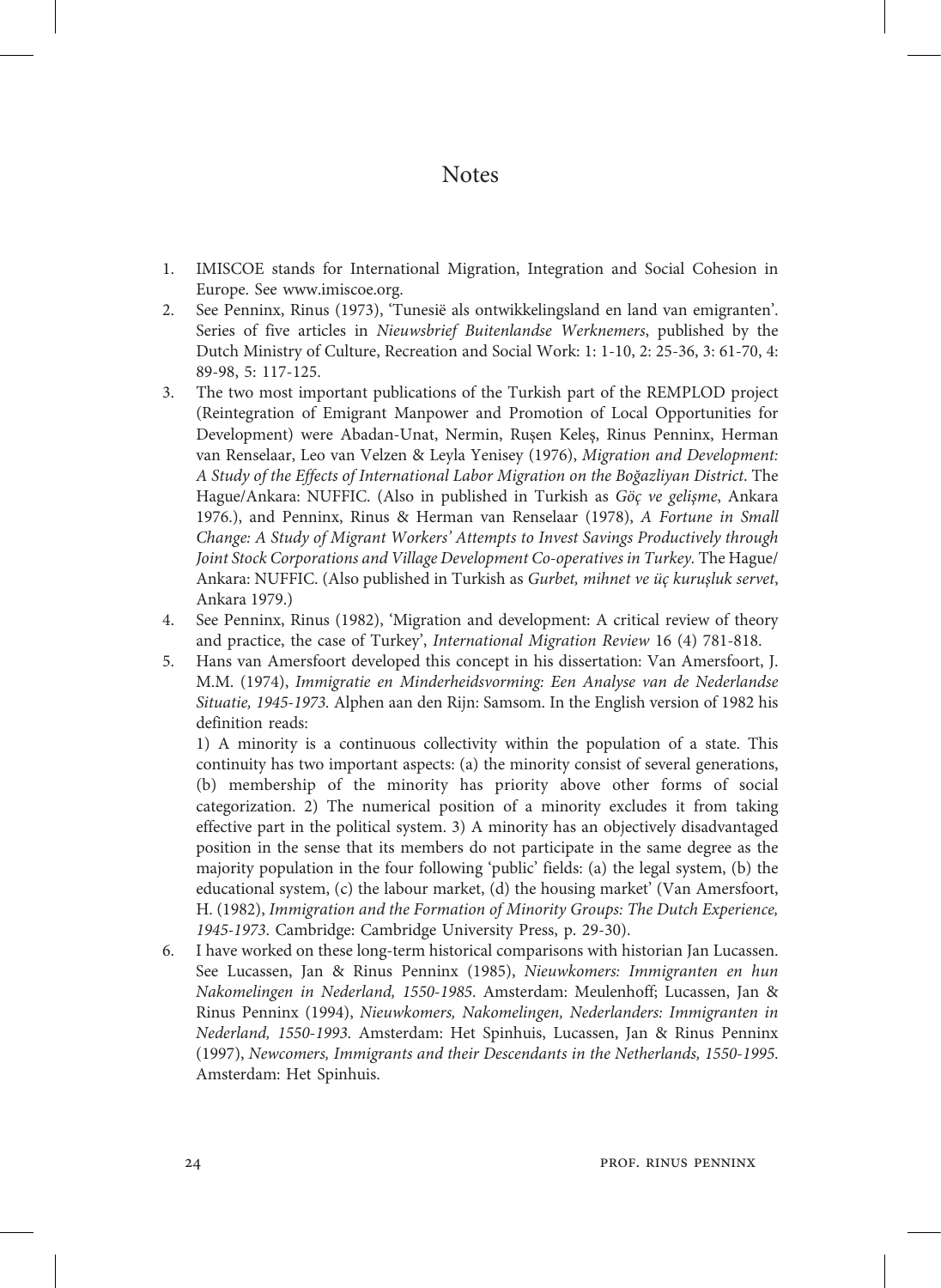- 7. Penninx, Rinus (1979), 'Naar een algemeen etnisch minderhedenbeleid?', in: Wetenschappelijke Raad voor het Regeringsbeleid, Etnische Minderheden, pp. 1- 174. WRR Report 17. The Hague: Staatsuitgeverij. In 1980 this work was also published in English: Penninx, Rinus (1980), 'Towards a general ethnic minorities policy', in: Scientific Council for Government Policy, Ethnic Minorities. The Hague: State Publishers.
- 8. The policies started in 1980, with a formal reaction of the government to the 1979 WRR report and the establishment of a coordinating unit within the Ministry of Home Affairs. It took until 1983 for the full-fledged policy document to be developed, widely discussed and accepted: Ministry of Home Affairs (1983), Minderhedennota, The Hague: Staatsuitgeverij (see also Handelingen van de Tweede Kamer 1982-83, 16102, nr. 21).
- 9. Formally I was a civil servant at the Ministry of CRM (Culture, Recreation and Social Work); factually I was seconded for periods and tasks to the Ministry of Home Affairs, which coordinated ethnic minorities policy.
- 10. An intensive dialogue between research and policy took place in these years in the Advisory Committee on Research on Minorities (ACOM). This advisory body had been installed in 1978 by the Ministry of Culture, Recreation and Social Work. Initially, I was a member of ACOM, but I became the ministerial representative in ACOM from October 1978 to 1988. For an extensive analysis of relations between research and policy in the Netherlands see Scholten, Peter (2011), Framing Immigrant Integration: Dutch Research-Policy Dialogues in Comparative Perspective. IMISCOE Research Series. Amsterdam: Amsterdam University Press.
- 11. The intensive relations between research and policy and its possible consequences became an issue of discussion quite early on in the Netherlands. The following publication refers to such a discussion at that time: Penninx, Rinus (1984), 'Research and policy with regard to ethnic minorities in the Netherlands: A historical outline and the state of affairs', International Migration 22 (4) 345-366. In a publication in 1988 I tried to document particularly the funding of research by governmental agencies in the Netherlands between 1955 and 1985: Penninx, Rinus (1988), Wie Betaalt, Bepaalt? De Ontwikkeling en Programmering van Onderzoek naar Migranten, Etnische Minderheden en Woonwagenbewoners, 1955-1985. Amsterdam: Sociaal-Geografisch Instituut, University of Amsterdam.
- 12. Once the bureaucracies of the ministries involved had incorporated ethnic minority policies and departments had been set up for implementation (including budgets), research questions formulated by these bureaucracies shifted towards practical issues such as what instruments should be used and, later, to evaluating and monitoring (effects of) policies.
- 13. Penninx, Rinus (1988), Minderheidsvorming en Emancipatie: Balans van Kennisverwerving ten Aanzien van Immigranten en Woonwagenbewoners, 1967-1987. Alphen aan den Rijn: Samsom. A brief English version was published as Penninx, Rinus (1989), 'Ethnic groups in the Netherlands: Emancipation or minority group formation?' Ethnic and Racial Studies 12 (1) 84-99.
- 14. The professorship 'Etnische Studies en Minderheidsvraagstukken (ESM)' started as of 1 July 1991. The Free University also offered the first master track in the Netherlands for students under the same name.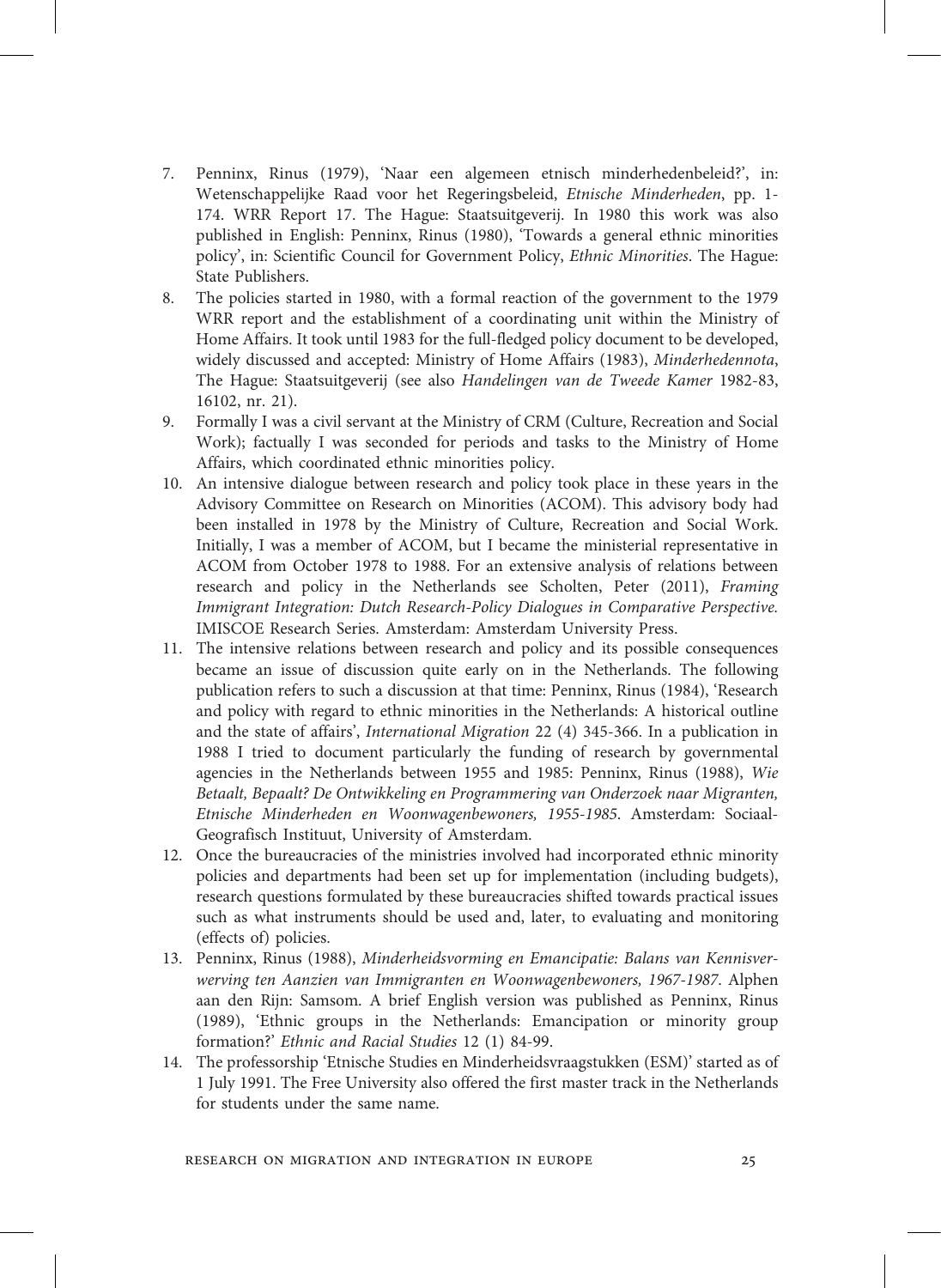- 15. The Board of the University of Amsterdam had asked me in 1992 to chair a committee to advise the Board on how the university should organise research in the field of migration and settlement of immigrants. After the report and recommendations were accepted, the University of Amsterdam asked me to implement them. I was appointed Professor of Ethnic Studies and Director of the Institute for Migration and Ethnic Studies as of 1 March 1993.
- 16. The sizeable capacities for research in anthropology, led by Hans Vermeulen, and for geography, led by Hans van Amersfoort, formed the core of IMES from the beginning. Economics and law were brought in through special projects, but their participation in IMES has not been stable over time.
- 17. Political sciences developed strongly as a new discipline in the IMES programme through the engagement of Meindert Fennema and Jean Tillie. Policy analysis was stimulated through the participation of Rob Hoppe and Henk van de Graaf. History as a discipline in the IMES programme was anchored by Annemarie Cottaar, Leo Lucassen and Wim Willems, all of whom moved with their projects from Leiden University where their specialisation was not appreciated at that time. (Leo Lucassen and Wim Willems later 'returned' to Leiden University as professors.)
- 18. Raes, Stephan (2000), Migrating Enterprise and Migrant Entrepreneurs: How Fashion and Migration have Changed the Spatial Organization of the Clothing Supply to Consumers in the Netherlands. PhD thesis, Amsterdam: Het Spinhuis.
- 19. Kumcu, Adem (2001), De Fil en Aiguille: Genèse et Déclin des Ateliers de Confection Turcs d'Amsterdam. PhD thesis, Amsterdam: Faculty of Social and Behavioural Sciences, University of Amsterdam.
- 20. Dreef, Marja (2004), Politiek, Migranten en de Informele Economie: Politieke en Bestuurlijke Ontwikkelingen ten Aanzien van de Amsterdamse Confectieateliers, 1980- 1997. PhD thesis, Amsterdam: IMES.
- 21. Reil, Flavia & Ton Korver (2001), En Meestal Zijn het Turken: Arbeid in de Amsterdamse Loonconfectie-industrie. Amsterdam: Het Spinhuis.
- 22. See Rath, Jan (2000), Immigrant Businesses: The Economic, Political and Social Environment. Houndmills: Macmillan Press, and Rath, Jan (2002), Unravelling the Rag Trade: Immigrant Entrepreneurship in Seven World Cities. Oxford/ New York: Berg Publishers.
- 23. Van Heelsum, Anja (2004a), Migrantenorganisaties in Nederland: Deel 1, Aantal en Soort Organisaties en Ontwikkelingen. Utrecht: FORUM, and Van Heelsum, Anja (2004b), Migrantenorganisaties in Nederland: Deel 2, Functioneren van de Organisaties. Utrecht: FORUM.
- 24. Fennema, Meindert & Jean Tillie (2004), 'Civic communities and multicultural democracy', in: S. Rossteutscher (ed.), Social Capital: A Democratic Elixer? London/ New York: Routledge.
- 25. Vermeulen, Floris (2006), The Immigrant Organising Process: Turkish Organisations in Amsterdam and Berlin and Surinamese Organisations in Amsterdam, 1960-2000. IMISCOE Research. Amsterdam: Amsterdam University Press.
- 26. Mügge, Liza (2010), Beyond Dutch Borders: Transnational Politics among Colonial Migrants, Guest Workers and the Second Generation. IMISCOE Research. Amsterdam: Amsterdam University Press.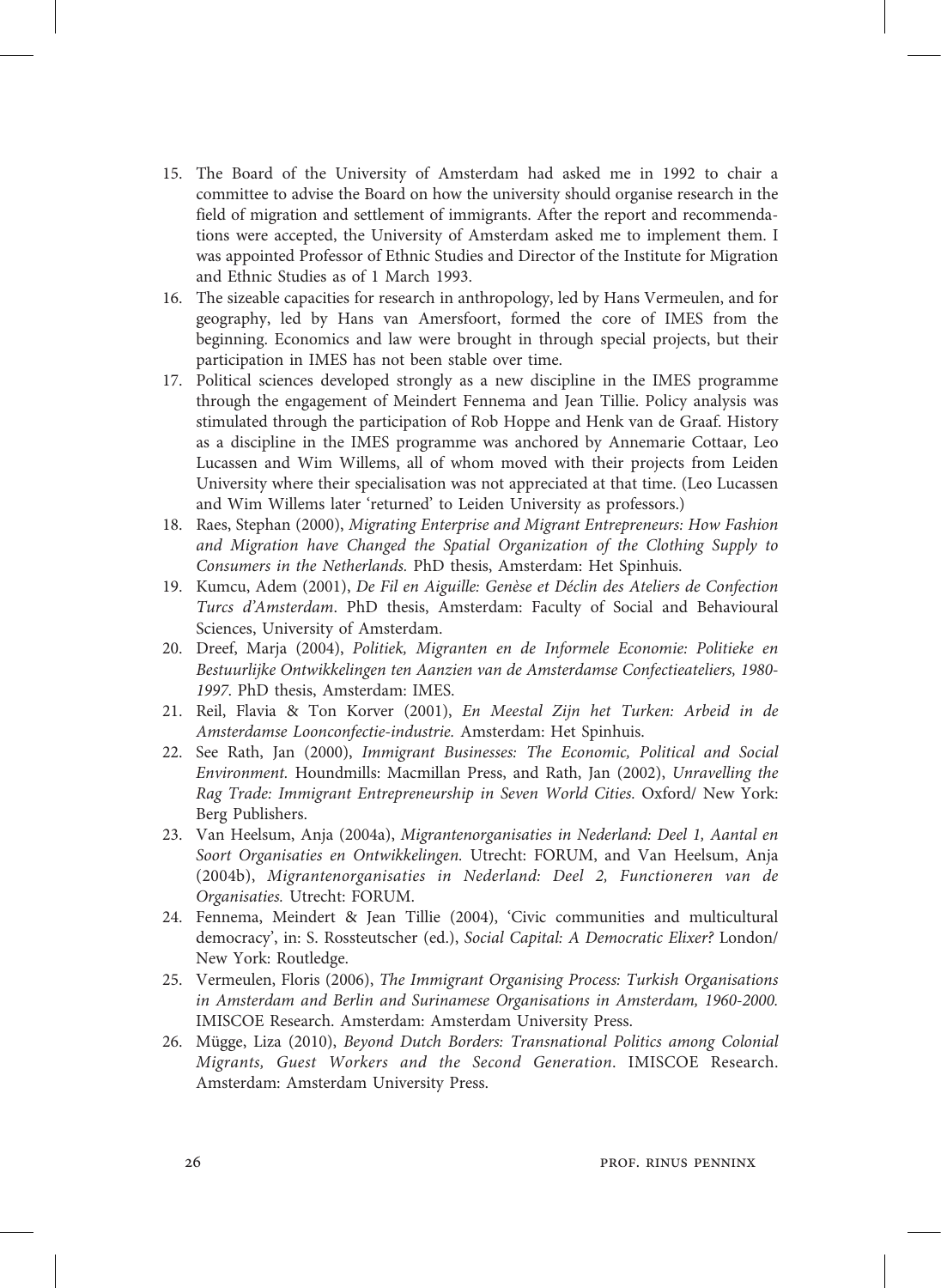- 27. Roosblad, Judith (2002), Vakbonden en Immigranten in Nederland, 1960-1997. Amsterdam: Aksant.
- 28. Penninx, Rinus & Judith Roosblad (eds) (2000), Trade Unions, Immigration, and Immigrants in Europe, 1960-1993: A Comparative Study of the Attitudes and Actions of Trade Unions in Seven West European Countries. New York/Oxford: Berghahn Books.
- 29. I had the honour of supervising Stefania Marino's dissertation, which compares Dutch and Italian trade unions in relation to migrants and migration. See Marino, Stefania (2009), Trade Union Representation of Migrant Workers: A Comparison between the Dutch and Italian Cases. Settore Scientifica Disciplinare SPS/09. Manuscript. Milano: Universita degli Studi di Milano.
- 30. Local integration processes and policies was a specific topic within IMES and within integration studies in general. As to the Dutch case, two overview studies on integration and policies should be mentioned: Vermeulen, Hans & Rinus Penninx (eds) (1994), Het Democratisch Ongeduld: De Emancipatie en Integratie van Zes Doelgroepen van het Minderhedenbeleid. Amsterdam: Het Spinhuis, and Vermeulen, Hans & Rinus Penninx (eds) (2000), Immigrant Integration: The Dutch Case. Amsterdam: Het Spinhuis.

As to integration and policies at the EU level, see Penninx, Rinus (2003), 'Integration: The role of communities, institutions, and the state', published on the website of the Migration Policy Institute, 1 October 2003, http://www.migrationinformation.org/ Feature/display.cfm?ID=168. Also, see Penninx, Rinus (2004), 'Elements for an EU framework for integration policies' and 'Identification of a framework for common principles, guidelines and objectives for integration', pp. 94-110, in: R. Süssmuth & W. Weidenfeld, Managing Integration: The European Union's Responsibilities Towards Immigrants, Gütersloh: Verlag Bertelsmann Stiftung, and Penninx, Rinus (2005), 'Integration of migrants: Economic, social, cultural and political dimensions', pp. 137-152, in: M. Macura, A. L. MacDonald and W. Haug (eds), The New Demographic Regime: Population Challenges and Policy Responses. New York/Geneva: United Nations.

- 31. See, for example, Wolff, Rick, Anja van Heelsum & Rinus Penninx (1999), Erkend, Aangesproken, Aanspreekbaar? Evaluatie van het Migrantenbeleid van Voormalig Stadsdeel Oost en de Participatie van Organisaties van Migranten, 1996-1998. Amsterdam: Stadsdeel Oost/Watergraafsmeer. Also see Penninx, Rinus (2005), 'Integratiebeleid in Angers, Haarlem en Osnabrück: Visies, strategieën en de praktijk', 'Integrationspolitik in Angers, Haarlem en Osnabrück: Ansichten, Strategien und Praxis', 'Politique d'integration à Angers, Haarlem en Osnabrück: Points de vue, stratégies et pratique', respectively, pp. 9-16, pp. 43-52, and pp. 77-86, in: Multiculturalité et Integration à Angers, Haarlem et Osnabrück, Multiculturaliteit en Integratie in Angers, Haarlem et Osnabrück, Multiculturalität und Integration in Angers, Haarlem et Osnabrück, Haarlem: Gemeente Haarlem. Available at www.eukn.org/netherlands/themes/Urban\_Policy/Social\_inclusion\_and\_integration/Integration\_of\_social\_groups/multiculturality-in-angers-haarlem-and-osnabruck\_1024.html
- 32. Penninx, Rinus, Karen Kraal, Marco Martiniello & Steve Vertovec (eds) (2004), Citizenship in European Cities: Immigrants, Local Politics and Integration Policies. Aldershot/Burlington: Ashgate.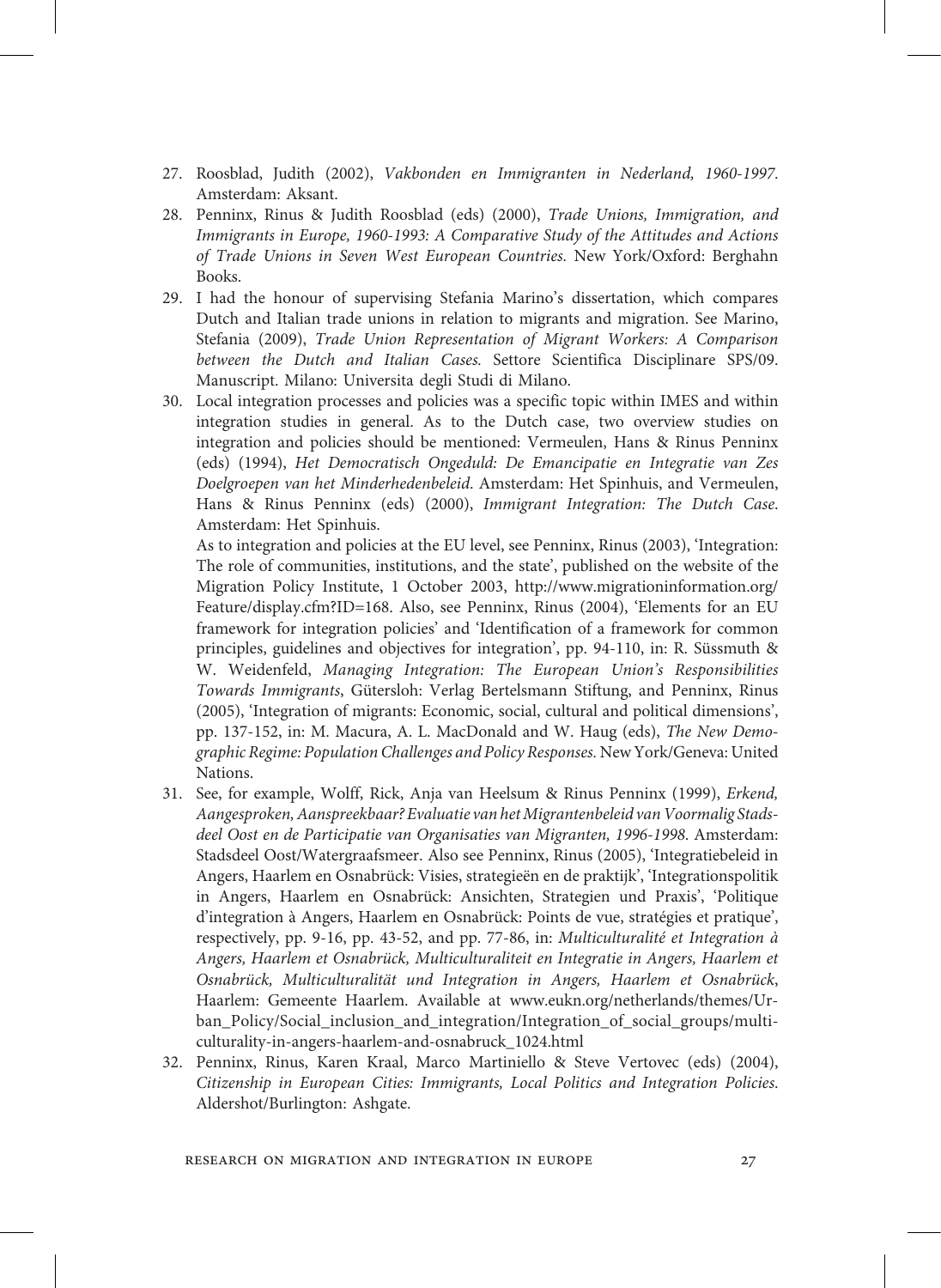- 33. Between 2006 and 2012, CLIP produced comparative reports on four aspects of the local integration policies of some 30 European cities: (i) on housing policies, (ii) on diversity policies in employment and service provision, (iii) on intercultural policies and intergroup relations, and (iv) on immigrant entrepreneurship. These comparative reports, and most of the underlying city reports, can be found in the digital library of the European Foundation for the Improvement of Living and Working Conditions: www.eurofound.europa.eu.
- 34. IMISCOE series feature a number of publications from the TIES project. The most comprehensive is Crul, Maurice, Jens Schneider & Frans Lelie (eds) (2012), The European Second Generation Compared: Does the Integration Context Matter? IMISCOE Research. Amsterdam: Amsterdam University Press. Furthermore, two country reports were published: Vetik, Raivo & Jelena Helemäe (eds) (2011), The Russian Second Generation in Tallinn and Kohtla-Järve: The TIES Study in Estonia. IMISCOE Reports. Amsterdam: Amsterdam University Press, and Crul, Maurice & Liesbeth Heering (eds) (2008), The Position of the Turkish and Moroccan Second Generation in Amsterdam and Rotterdam: The TIES Study in the Netherlands. IMISCOE Research. Amsterdam: Amsterdam University Press. Country studies of Sweden, Switzerland and Germany are forthcoming. The TIES Research and Training Network project has led to a number of dissertations based on the TIES database of some 10,000 interviews in eight European countries and fifteen cities.
- 35. GCIM (2005), Migration in an Interconnected World: New Directions for Action. Global Commission on International Migration, www.gcim.org/en/finalreport.html; IOM (2008), World Migration 2008: Managing Labour Mobility in the Evolving Global Economy. Geneva: International Organization for Migration, p. 2.
- 36. United Nations (1998), 'Population distribution and migration'. Proceedings of the United Nations Expert Group Meeting on Population Distribution and Migration, Santa Cruz, Bolivia, 18-22 January 1993, New York, p. 1.
- 37. Eurostat (2005), 'EU-25 population rises until 2025, then falls'. News release. Luxemburg: Eurostat, and Eurostat (2006), 'First demographic estimates'. Statistics in Focus 1/2006. Luxemburg: Eurostat.
- 38. See, for example, Alexander, Michael (2007), Cities and Labour Immigration: Comparing Policy Responses in Amsterdam, Paris, Rome and Tel Aviv. Aldershot: Ashgate, and Penninx, Rinus (2009), Vergleichende Studien zu Integrationspolitiken europäischer Städte, pp. 611-634 in: Frank Gesemann & Roland Roth, Lokale Integrationspolitik in der Einwanderungsgesellschaft: Migration und Integration als Herausforderung von Kommunen, Wiesbaden: VS Verlag für Sozialwissenschaften.
- 39. See, for example, Musterd, S., W. Ostendorf and M. Breebaart (1998), Multi-Ethnic Metropolis: Patterns and Policies. Amsterdam: Kluwer Academic.
- 40. See King, Russell (2002), 'Towards a new map of European migration', International Journal of Population Geography 8: 89-106. See also a number of contributions in Bonifazi, Corrado, Marek Okólski, Jeannette Schoorl & Patrick Simon (eds) (2008), International Migration in Europe: New Trends and New Methods of Analysis. IMISCOE Research. Amsterdam: Amsterdam University Press.
- 41. Steve Vertovec (2006), 'The Emergence of Super-diversity in Britain', Working Paper WP-06-25, Oxford: ESRC Centre on Migration, Policy and Society, University of Oxford.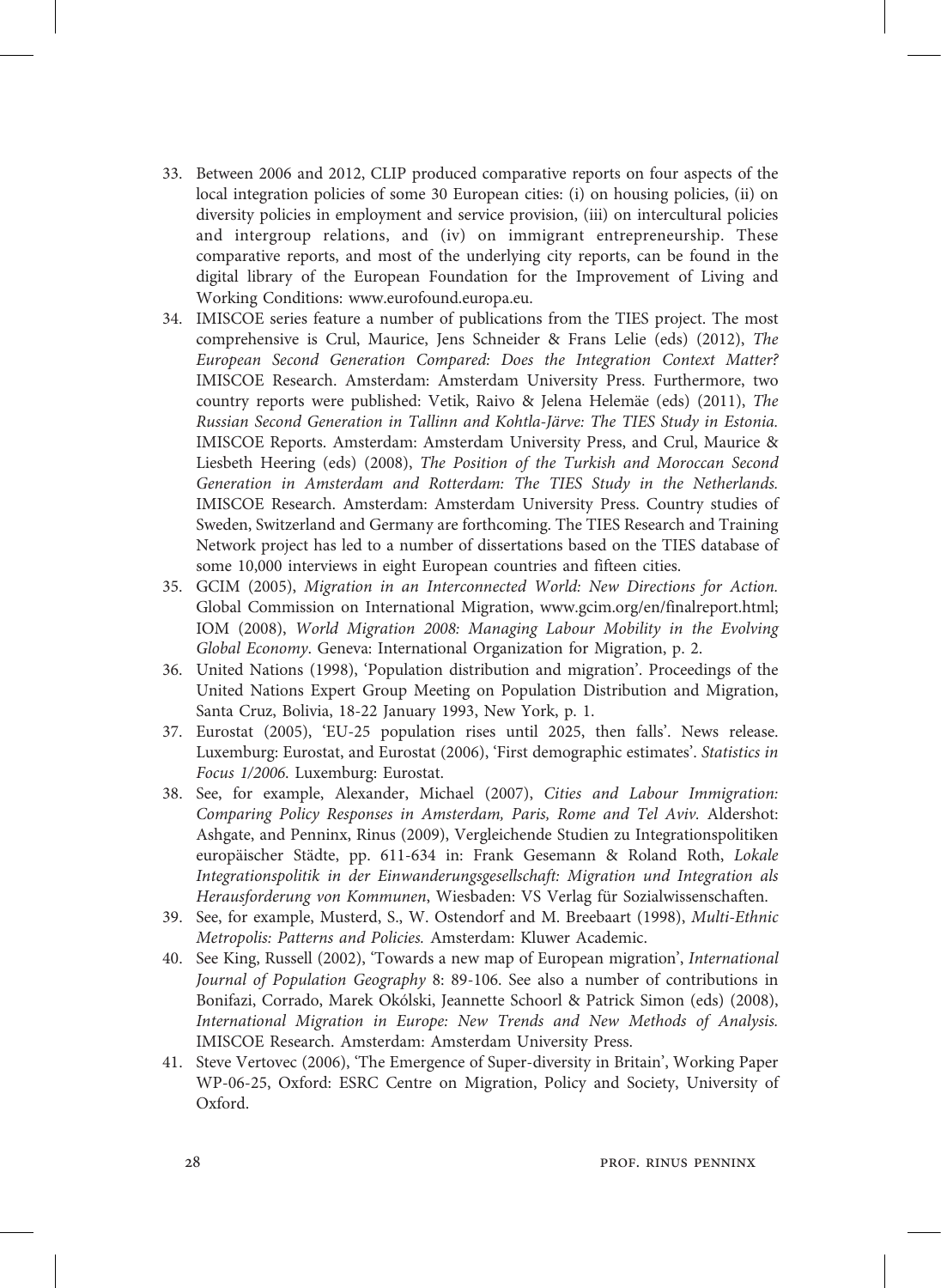- 42. See Bauböck, Rainer & Thomas Faist (eds) (2010), Diaspora and Transnationalism: Concepts, Theories and Methods. IMISCOE Research. Amsterdam: Amsterdam University Press.
- 43. For an interesting history of the free movement of workers see Goedings, Simone (2005), Labor Migration in an Integrating Europe: National Migration Policies and the Free Movement of Workers, 1950-1968. The Hague: SDU.
- 44. For a comparative analysis of migration and integration policies and their making in ten European countries see Zincone, Giovanna, Maren Borkert and Rinus Penninx (eds) (2011), Migration Policymaking in Europe: The Dynamics of Actors and Contexts in Past and Present. IMISCOE Research. Amsterdam: Amsterdam University Press.
- 45. Doomernik, Jeroen & Michael Jandl (eds) (2008), Modes of Migration Regulation and Control in Europe. IMISCOE Reports. Amsterdam: Amsterdam University Press.
- 46. See, for example, Van Liempt, Ilse (2007), Navigating Borders: Inside Perspectives on the Process of Human Smuggling into the Netherlands. IMISCOE Dissertations. Amsterdam: Amsterdam University Press.
- 47. For an analysis of parliamentary debates on increasing controls on immigration in the UK and the FRG, see Vollmer, Bastian (2010), Policy Discourses on Irregular Migration in Germany and the United Kingdom, 1973-1999. PhD dissertation, Amsterdam: Faculty of Social and Behavioural Sciences, University of Amsterdam.
- 48. For a contemporary comparative policy analysis of Sweden, the Netherlands, Great Britain, France, the FRG and Switzerland in the 1980s, see Hammar, Tomas (ed.) (1985), European Immigration Policy: A Comparative Study. Cambridge: Cambridge University Press. For a contemporary description of Dutch policies in the 1980s, see Penninx, Rinus (1981), 'The contours of a general minorities policy', Planning and Development in the Netherlands 13 (1) 5-25.
- 49. See Penninx, Rinus (2005), 'Integration of migrants: Economic, social, cultural and political dimensions', pp. 137-152 in: M. Macura, A. L. MacDonald and W. Haug (eds), The New Demographic Regime: Population Challenges and Policy Responses. New York/Geneva: United Nations.
- 50. See, for example, Guild, Elspeth, Kees Groenendijk & Sergio Carrera (eds) (2009), Illiberal Liberal States: Immigration, Citizenship and Integration in the EU. Farnham: Ashgate.
- 51. See the chapters on Italy and Spain in Zincone, Giovanna et al. (2011), note 44. For Spain see also Garcés-Mascareňas, Blanca (2012), Labour Migration in Malaysia and Spain: Markets, Citizenship and Rights. IMISCOE Research. Amsterdam: Amsterdam University Press.
- 52. See, for example, Black, Richard, Godfried Engbersen, Marek Okólski & Christina Pantiru (eds) (2010), A Continent Moving West? EU Enlargement and Labour Migration from Central and Eastern Europe. IMISCOE Research. Amsterdam: Amsterdam University Press, and Okólski, Marek (ed.) (2012), European Immigrations: Trends, Structures and Policy Implications. IMISCOE Research. Amsterdam: Amsterdam University Press.

Interestingly, such a situation has also developed in so-called 'sending states' like Morocco and Turkey. For Turkey see Içduygu, Ahmet & Kemal Kirişci (eds) (2009),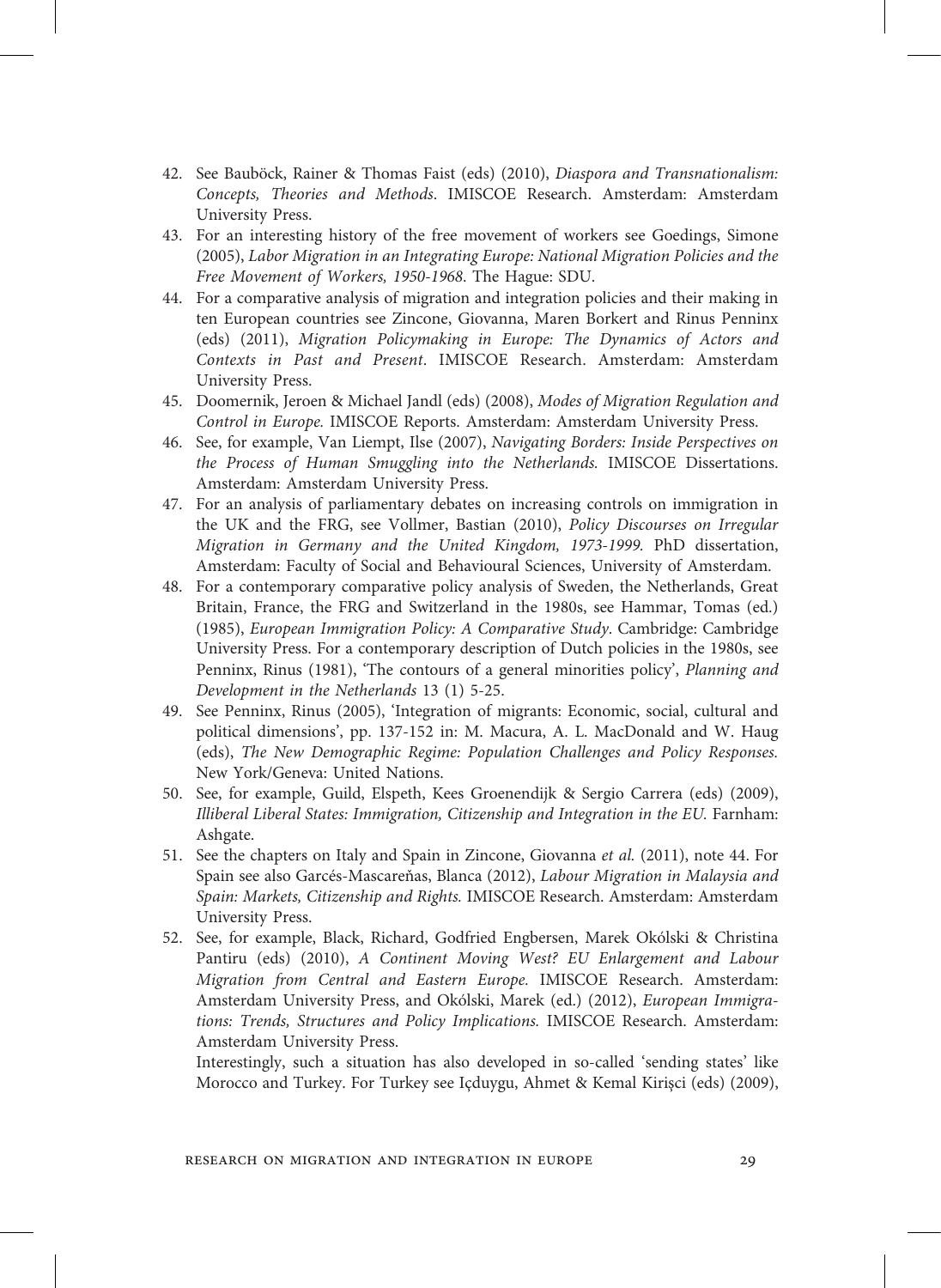Land of Diverse Migrations: Challenges of Emigration and Immigration in Turkey. Istanbul: Istanbul Bilgi University Press.

- 53. For an early overview of literature on guest worker migration in Europe, see Lucassen, Jan, Rinus Penninx, Leo van Velzen & Ap Zwinkels (1974), 'Trekarbeid van de Middellandse Zeelanden naar West-Europa: Een bibliografisch overzicht', Kroniek van Afrika, Leiden: African Studies Centre, 1: 12-38, 2: 85-118, and 3: 190-235. A slightly revised edition of these articles was published under the same title in 1974 as a book, Sunschrift 84, Nijmegen: SUN.
- 54. The Centre for Racial and Ethnic Relations (CRES) in Amsterdam was established in the mid-1980s at the University of Amsterdam. It was disbanded in 1992 and succeeded by the Institute for Migration and Ethnic Studies (IMES) in 1993.
- 55. Most of the 19 institutes that formed the consortium of the IMISCOE Network of Excellence at its start in 2004 were established in the 1990s.
- 56. The Centre of Migration Research of the University of Warsaw, founded and led by Marek Okólski, was already established in the mid-1990s.
- 57. I did an analysis of all major research projects in the Netherlands between 1945 and 1988 and found that the overwhelming majority of these projects were commissioned and funded by Dutch governmental agencies. See Penninx, Rinus (1988), note 11. Basic research questions in that period were thus policy driven and not formulated as part of a broader scientific framework. Only from the mid-1980s did universities and national funders of scientific research (such as NWO in the Netherlands) start to be involved as funders of research programmes and infrastructure. Admittedly, this situation is probably more pronounced in countries like the Netherlands and Sweden, which combined a strong tradition of applied research in general with early explicit governmental integration policies. There are indications, however, that a similar process took place later – from the 1990s on – in other North-Western European countries. At the time the IMISCOE Network of Excellence was recruiting the major research institutes in this field – in 2003 –, the great majority of these turned out to be research institutes with a minor structural funding from universities and scientific funding institutions and a strong dependency on commissions and funding from policy-driven institutions at varying levels, from the local and national to the EU and global.
- 58. Early initiatives for systematic data collection were initiated by international organisations: (i) the SOPEMI annual reporting system of the OECD came into operation in 1973 as part of the OECD labour market monitoring studies (Système d'Observation Permanente des Migrations); (ii) the CDMG of the Council of Europe published data on migration as part of its study of demographic development; (iii) the United Nations Population Division included international migration early on in its demographic studies and reporting; (iv) the UNECE (the UN Economic Commission for Europe) started to study migration from an economic point of view in the 1990s; (v) ILO started to study migrants and their labour market position quite early; (vi) UNHCR (the United Nations High Commissioner for Refugees) has reported since its inception on the specific categories of refuge and asylum.
- 59. Some of the more important are (i) International Metropolis, which is a worldwide forum for exchanges among researchers, policymakers and stakeholders in the field of migration and integration (www.international.metropolis.net); (ii) Migration Policy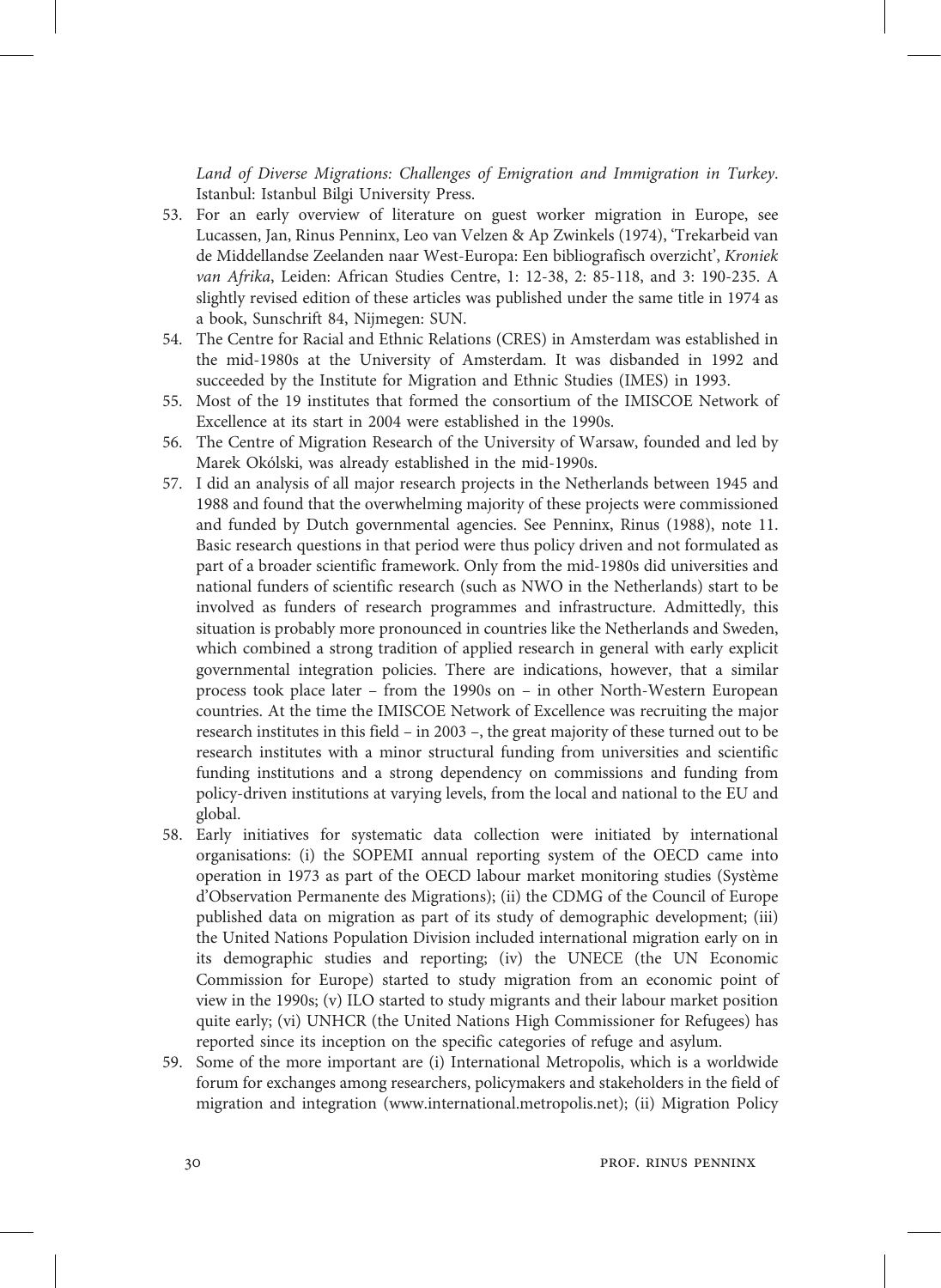Institute (Washington and recently also in Brussels) and its Migration Information Source (www.migrationinformation.org); (iii) European Migration Network (EMN) (http://emn.intrasoft-intl.com/html/index.html); (iv) European Urban Knowledge Network (EUKN) (www.eukn.org); (v) IMISCOE (www.imiscoe.org); (vi) Migration Policy Group (Brussels) (www.migpolgroup.com).

- 60. As noted earlier, this issue has been discussed in the Netherlands since the 1980s. Internationally, relations between research and policy have been put on the agenda over the past decade or so by various authors. See, for example, Wimmer, Andreas & Nina Glick-Schiller (2003), 'Methodological nationalism, the social sciences and the study of migration: An essay in historical epistemology', International Migration Review 37 (3): 570-610, Bommes, Michael & Ewa Morawska (2005), International Migration Research: Constructions, Omissions and the Promises of Interdisciplinarity. Aldershot: Ashgate, Thränhardt, Dietrich & Michael Bommes (eds) (2010), National Paradigms of Migration Research. Göttingen: V&R Unipress.
- 61. Penninx, Rinus (1994), Raster en Mozaïek: Uitgangspunten voor Onderzoek naar Internationale Migratie, Etnische Processen en Sociale Ongelijkheid. Amsterdam: Het Spinhuis.
- 62. Penninx, Rinus, Maria Berger & Karen Kraal (eds) (2006), The Dynamics of International Migration and Settlement in Europe: A State of the Art. IMISCOE Research. Amsterdam: Amsterdam University Press.
- 63. For an overview of some 34 large-scale projects on migration and integration funded by DG Research of the European Commission, see Singleton, Ann (2009), Moving Europe: EU Research on Migration and Policy Needs. EUR 23859, Luxembourg: Office for Official Publications of the European Commission.
- 64. Note that the comparisons are predominantly cross-national ones, promoted by the European Commission because it wants to have the same data for all member states.
- 65. See, for example, Van Amersfoort, Hans (1998), 'An analytical framework for migration processes and interventions' and Van Amersfoort, Hans & Rinus Penninx (1998), 'Western Europe as an immigration area', respectively, pp. 9-21 and pp. 42- 70, in: Hans van Amersfoort & Jeroen Doomernik (eds), International Migration: Processes and Interventions. Amsterdam: Het Spinhuis.
- 66. It is an elaboration of the heuristic model that I developed in my dissertation (1988) cited earlier.
- 67. See, Entzinger, Han, Alfons Fermin & Jeannette Schoorl (2008), International Migration Affecting the European Union and Countries of Origin: Feasibility Study EUROLINKS. Working Paper 23. Available via www.imiscoe.org.
- 68. Heckmann, Friedrich & Wolfgang Bosswick (2006), Integration and Integration Policies: IMISCOE Network Feasibility Study. Bamberg: European Forum for Migration Studies, University of Bamberg.
- 69. D'Amato, Gianni & S. Baglioni (2006), IMISCOE Network Feasibility Study: Social Cohesion and Immigration, Actors, Beliefs and Dynamics of a Contested Space. Neuchatel: Swiss Forum for Migration and Population Studies.
- 70. Boswell, Christina & Gianni d'Amato (eds) (2012), Immigration and Social Systems: Collected Essays of Michael Bommes. IMISCOE Research. Amsterdam: Amsterdam University Press.